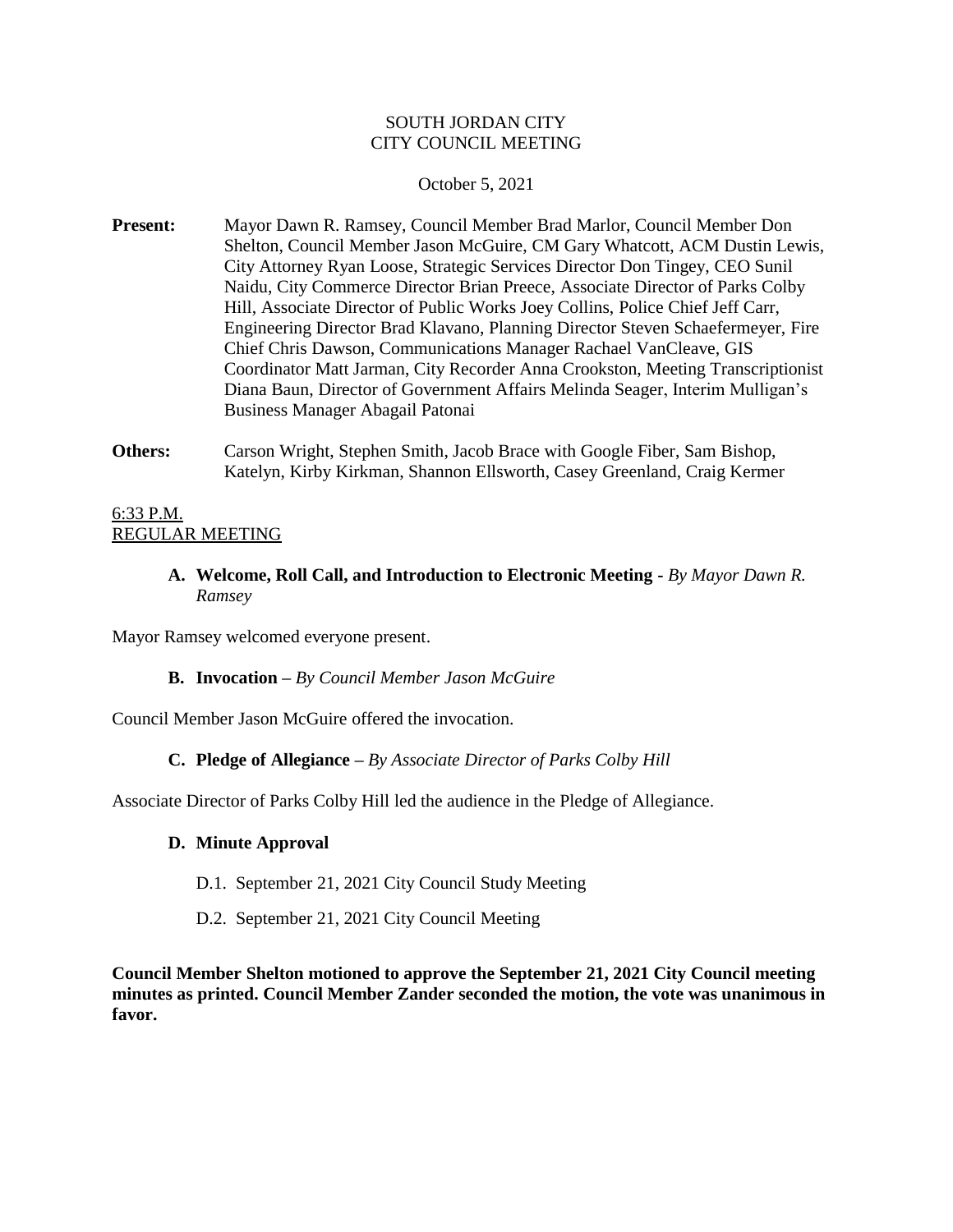South Jordan City 2 City Council Meeting October 5, 2021

#### **E. Mayor and Council Reports**

Council Member Jason McGuire attended the Utah League of Cities and Towns Conference, there were some great speakers. Once Upon a Mattress, the production by the South Jordan Arts Council, starts this Thursday, October 7; Council night is October 14 and there are tickets for all the council members.

Council Member Tamara Zander attended the Utah League of Cities and Towns Conference for some of Friday, she was very pleased to join with some of our council members to support Mayor Ramsey as the new president of the League. She was impressed with all the great people there who dedicate so much time to our state. She appreciates that Mayor Ramsey represents our city so well in that position. She attended the South Valley Mosquito Abatement Board meeting, everything is fine there. She may be leaving early tonight to spend time with her family.

Council Member Brad Marlor had no Architectural Review Committee meetings in the last few weeks. He attended the Utah League Conference on Friday and was pleased to see Mayor Ramsey as the new president of the League, this gives us great exposure as a city and a great voice.

Council Member Patrick Harris was able to be in a small group with a leading economist, Natalie Gochnour. She spoke about Utah and Covid, our economy did not get hit as hard as the rest of the nation did, and at the same time we are recovering faster. In regards to job growth Utah, Idaho and Arizona are leading in numbers; the unemployment rate is significantly lower here than the rest of the nation. From the census, we are in the top two states for growth with our population up 18%, with Idaho up 17%. She discussed the housing shortage, we are 40,000-50,000 units short; the three states moving into Utah at the fastest rate are California, Texas and Idaho. In general, she was very upbeat about Utah; anything more delicate is on the federal level and what decisions they will make in relation to inflation, policy decisions and how that will affect us.

Council Member Don Shelton congratulated Mayor Ramsey on her appointment, he wishes he could have been there as he was out of town. He missed a Senior Advisory Committee meeting while he was out of town as well. He visited with the executive officers of the Western Growth Coalition and they are trying to put together a resolution that helps the legislators understand what the cities are doing for housing, the steps they have already taken. He had the opportunity to attend an emergency preparedness meeting at his church where Emergency Manager Aaron Sainsbury came and made a presentation that was very helpful with great information.

Mayor Dawn Ramsey said not all communities have an Emergency Manager and she is very grateful to have Aaron Sainsbury working with us. She welcomed Shannon Ellsworth in the audience, who is now working with Rio Tinto but is also an elected official with the Provo City Council. The mayor was asked to be an advisor to the Major Brent Taylor Foundation. Mr. Taylor was the Mayor of North Ogden and a Major in the US Army when he was killed in Afghanistan. His wife started a charitable foundation in his name and has asked Mayor Ramsey to be an advisor for that. They met and are putting together their first fundraiser gala for the foundation that will provide scholarships and some great opportunities, she will share that information when she has it. She attended the Economic Development Corporation of Utah (EDC) Annual Meeting and appreciated City Commerce Director Brian Preece was there as well from our city. It was done outside at Smith's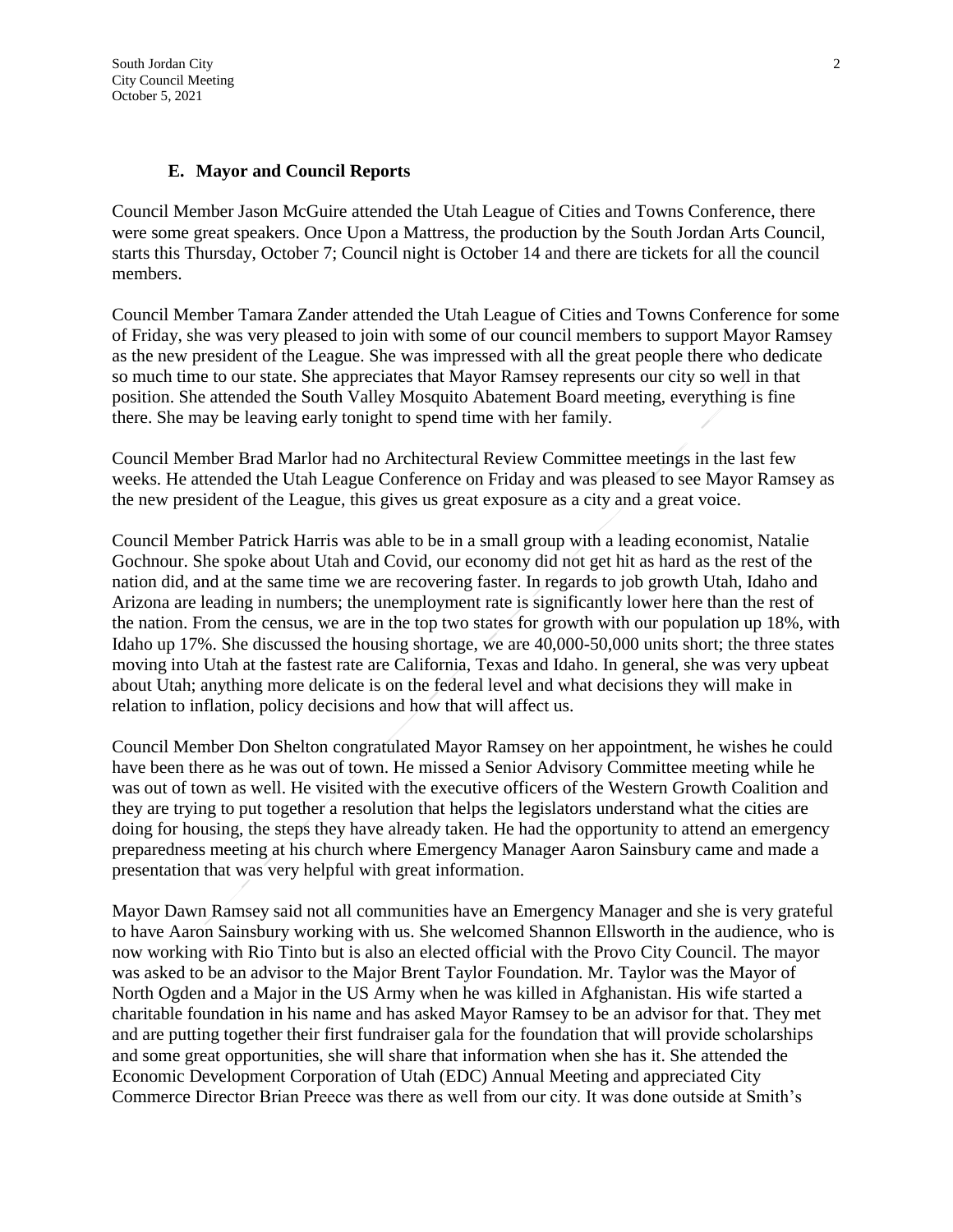Ballpark as Steve Starks is the new chair of EDC Utah and worked that out for them. She had the privilege of presenting Natalie Gochnour with the highest public service award for economic development in the state, on behalf of EDC Utah as the Public Sector Vice Chair; she presented her with the Thayne Robson Leadership in Economic Development Award at that meeting. Things with the Unified Economic Opportunities Commission are still moving quickly, they met today as a subcommittee and tomorrow morning in Cedar City they present to the commission. They will be presenting things talked about in LPC and things discussed as a League Board as they tried to craft and mitigate policy ideas. A lot was discussed today and there is more refining to be done before it is presented tomorrow morning. One thing they discussed today that was proposed into the language was to prohibit any incentivizing, and make that effective July 1, 2022; it would not be retroactive, but would allow some time for communities in the state working on something like that extra time. She had the opportunity to go to Washington, DC for a few days over the last two weeks to represent our city and meet with Senator Lee. She couldn't stay due to the League Conference, but they had dinner at the Taiwan Embassy and it was an impressive delegation. She was sitting next to the senator at the head table with the delegation and she had a good opportunity to visit with Senator Lee and she talked about infrastructure. The House was debating the infrastructure bill while she was there, Senator Lee did not vote for it. She spoke to him about Utah being the fastest growing state in the nation and South Jordan being one of the ten fastest growing cities in the nation. She expressed that she can appreciate the reasons he voted no for it, as he said there were some good things in there but they just don't have the money as a country to do it. She did mention that if the federal government does decide to shell that money out, or if it passes the house and gets approved, there is a lot that could be done here and we really need our share of that money. Today they had the Jordan Education Foundation Economic Summit, City Manager Gary Whatcott and City Commerce Director Brian Preece attended as well. She did a presentation to represent the city and the events we've had, our economic development through the pandemic and resiliency of our businesses. Representative Snow came and spoke, gave an update on The Point, and Natalie Gochnour came and spoke. The League Conference was quite an event, also an opportunity to have a unique role over the next year. Holding the seats that we hold is a great way to tell our story, working with all the 248 cities and towns across the state of Utah and trying to be a voice to represent. They will continue to be collaborative and do the best they can to gather information and data. She appreciates the opportunity to work with and represent all the cities, we have a unique opportunity here. They discussed the Public Officials Day in January, where they invite the youth council and legislators, city councils, and they all come together at the Salt Palace for lunch. The youth councils have the chance to go to the Capitol earlier that day and that's something they are still planning on doing, and something she would really like our youth council to attend. She would like to be part of it and have us well represented, she would really love to see some South Jordan representation in how they do the program for the conferences; that could include students doing the National Anthem or helping with the flag ceremony. She thinks this is an opportunity to take advantage of, along with wanting a good seat at the lunch with the youth council since they are always in the back.

#### **F. Public Comment:**

Mayor Ramsey opened up the public comment portion of the meeting.

**Casey Greenland (Resident)** was here a month ago talking about the stoplight going in at the intersection near his neighborhood on 1300 West. He was impressed by Mayor Ramsey's willingness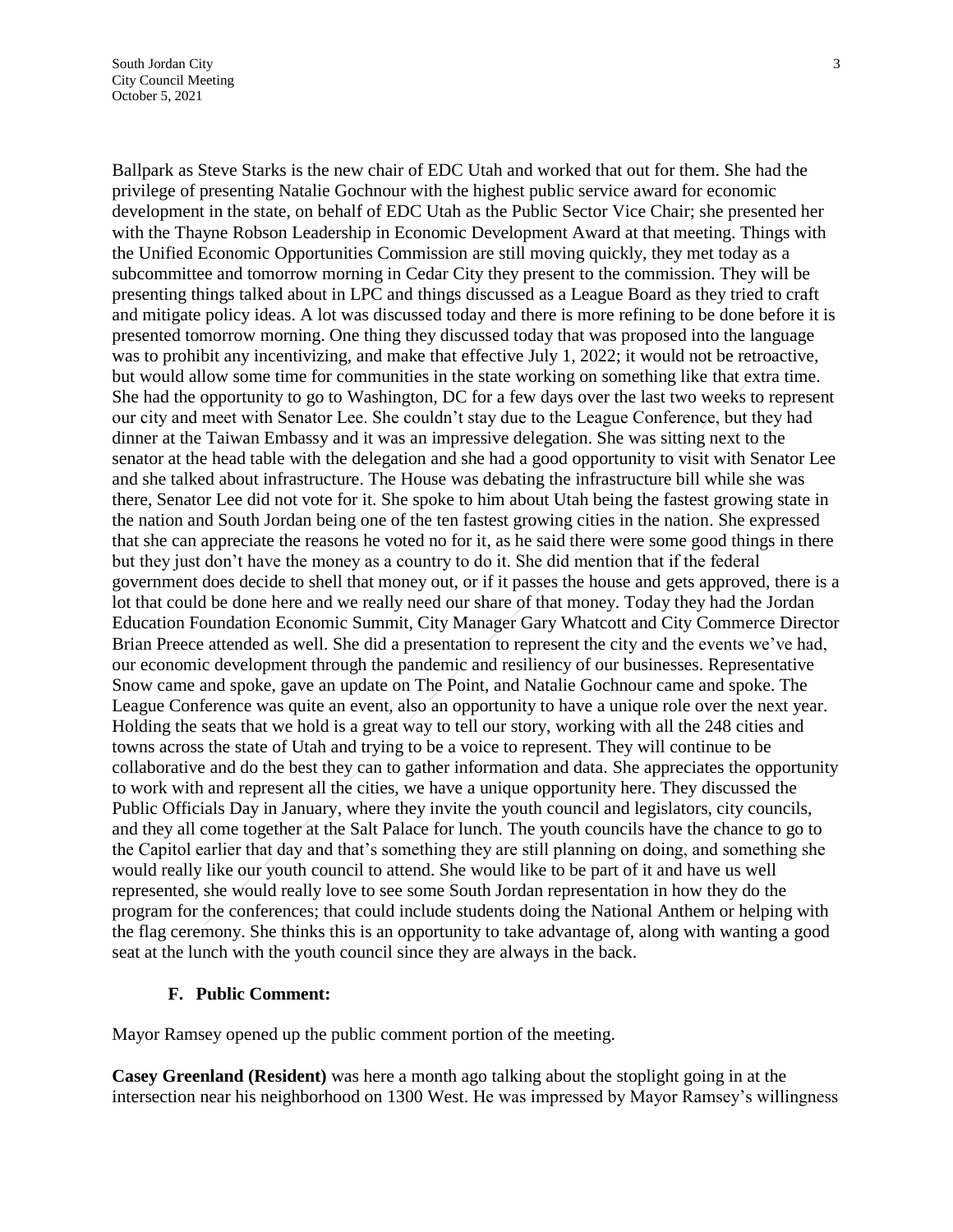to open the public comment period back up to hear more viewpoints after viewpoints from some city staff were shared. As they've gone through this process, and then a follow-up meeting, he is disappointed that the City of South Jordan is proceeding with the stoplight; however, he is even more disappointed in the way it was handled subsequently and in the response from members of the council seated here that were looking at things solely from one viewpoint and did not express any willingness to hear another viewpoint. It makes him nervous, not just for the stoplight by his neighborhood, but for anything else happening in the city. He reminds everyone there was no public comment period for this. The way they found out about the stoplight was because of the South Jordan Elementary Newsletter that said they were going to be putting a stoplight in. They live right near there and were not notified that a stoplight would be going in, he questioned why they wouldn't notify residents of what's going on. They would have loved to see less of a defensive posture and a greater willingness to say "you know what, I can see where you're coming from." To Council Member McGuire's point in his prayer, he hopes that they can work together. He is trying not to be contentious with this, that's his prayer. He hopes that the members of the city council and other staff can take this to improve. He realizes it may not be required at times to get public comment, but to get it from those who are affected by it, day in and day out, more so than other people, would have been helpful and they would have appreciated that. If there is something that can be done in that vein that would be helpful, he would be willing to be a part of it; if there is some type of independent committee or group that can evaluate things from an unbiased viewpoint, or maybe some training for members of the city that could help them with how they manage different viewpoints and input from the public. He really hopes that they can work together on things in the future, and he hopes that whatever happens with the stoplight, the impact for the local citizens is minimized. The stoplight will be going in right in the windows of one of his neighbors; is there a way to have shorter stoplights that still do the job and actually would keep the driver's eye level more alert to children, or does it need to be one of the big arms hanging over 1300 West since it's not a major intersection. He would like to get more dialogue going about how they can work through things, a little more back and forth, and a little more openness. If he's able to be involved, or citizens in his area, he would love to be a part of that and share that. Again, he understands there are other needs and other viewpoints, but he wants to be included.

**Craig Kermer (Resident)** said he addressed us eight weeks ago. Chief Carr came out six weeks ago and spent an hour in his driveway, unfortunately there were only six cars, no traffic. Nothing has improved on people running the stop signs on Jordan River Drive. They are frustrated and disgusted. The definition of madness is expecting different results but doing things the same way. He has given up talking to the city council, he hasn't been here for eight weeks. Last Friday morning, their best resident died, Scott Fullmer. He was a 30 year resident of South Jordan, 35 year Salt Lake City firefighter who lived across the street from him. He backed out his driveway into Mr. Fullmer's, and Mr. Fullmer backed out of his driveway and into Mr. Kermer's. He was done with this issue, fed up. Mr. Fullmer's daughter came to him Sunday night, Scott went to bed last Thursday night and didn't wake up Friday morning; he was 60 years old. She said her last conversations with Scott Thursday night, not knowing he was going to pass because he was fine, were about two things that she shared with him. The first thing being the pecan pie he had brought him Thursday afternoon because it was his favorite pie, and he had answered the door and was fine. The other was as he was jumping on the trampoline with his granddaughter, when he told his daughter how fearful he still was about the stop sign in front of his house, with the way people are blatantly running it. We need to divert funds, grant overtime, whatever we need to do, please. We need to get people to stop at these stop signs, they are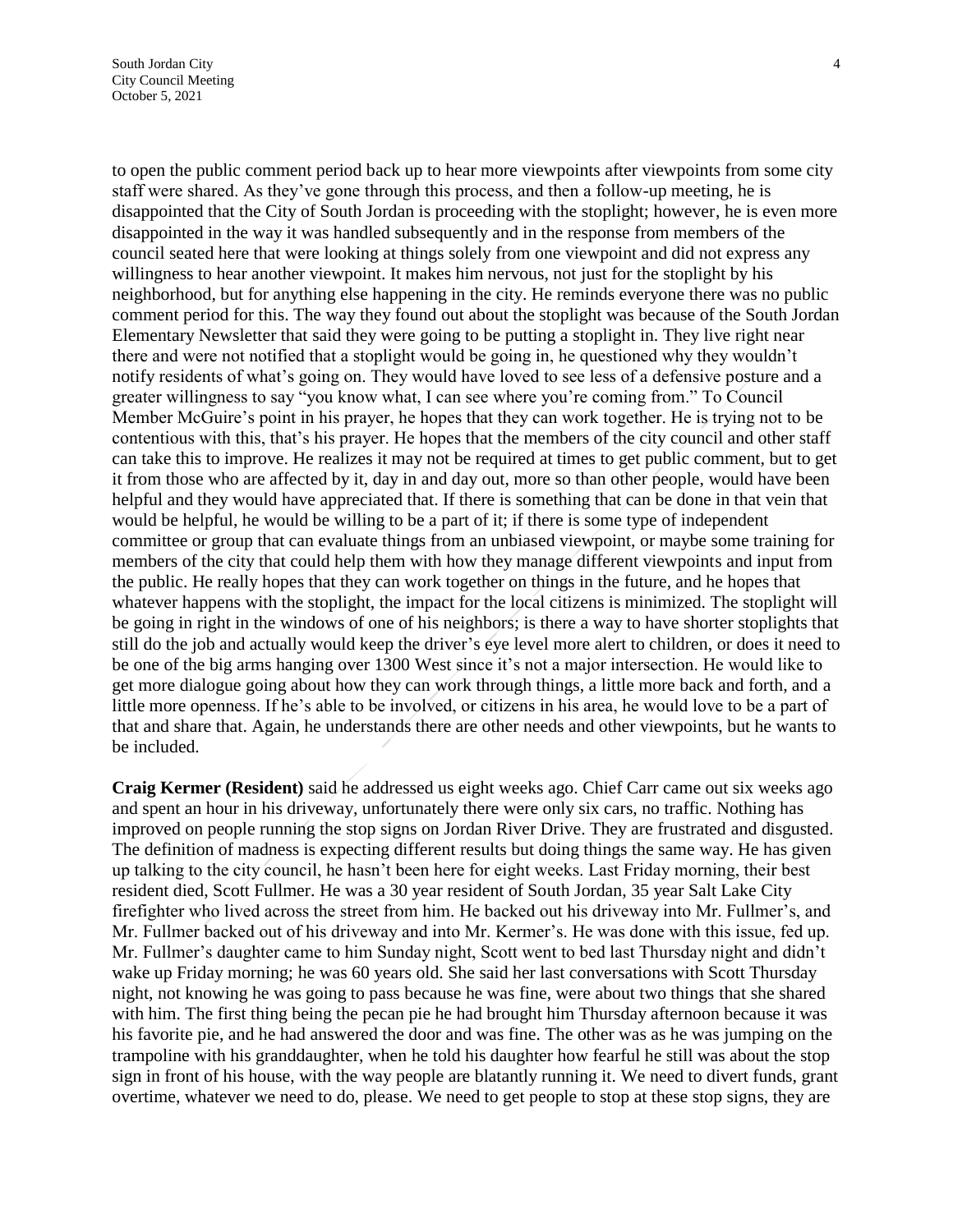running all three stop signs now. They are coming off the river bottom, coming through the new subdivision and running that stop sign, running the one at the top of the hill, and then running the one out in front of his house at 30 mph and they are not touching the brakes. There is no more additional police presence. They catch city vehicles running through the stop sign, not at full speed, but not even a California stop. They have had police cars roll through the stop sign. They need enforcement on their street. He knows Chief Carr has a tight budget, they need to allocate funds or something; we are putting in stoplights and we can't even enforce our stop signs. Someone is going to die here, these drivers do not care; they are coming through these stop signs at 30 mph. This city council approved these stop signs, we need to enforce them. They are not a traffic calming device, they are a stop sign. If he runs a stop sign anywhere in the city, he expects Chief Carr to write him a ticket because it is a stop sign, it's not a "slow down to 20 mph" sign. In January the City Police Department commissioned a study through the Streets Departments, over 35% of cars were blatantly running the stop sign, and that's the city's data; it has not improved. Please come help on Jordan River Drive. If it wasn't for Scott he wouldn't be here, but he vowed to fight the fight at his daughter's request because she is worried about her kid and Scott's four grandkids that want to play in the yard.

Mayor Ramsey closed the public comment portion of the meeting.

#### **G. Consent Action Items:**

**G.1. Resolution R2021-29,** Authorizing the Mayor to sign a non-exclusive license agreement between South Jordan City and Google Fiber Utah, LLC for the installation of network facilities in the City public right-of-way. *(By Director of Strategic Services, Don Tingey)*

Strategic Services Director Don Tingey reviewed background information from the Staff Report.

Jacob Brace with Google Fiber thanked South Jordan and the stewards of the city, they have met some fantastic people through staff, who have pushed them to do their job and the best effort with the interest of South Jordan and its residents first and foremost on their mind. They are excited for today, to be before the council in consideration of bringing Google Fiber further into the Valley, specifically into the Southwest side of the valley. It's an amazing area and the city is unique and special, and they are going to treat it as such. Mr. Tingey outlined the proposed timeline, but obviously that depends on weather, as well as the working relationship with the city they are excited to kick off. This is Fiber to the home, which is important for all the residents, including all of the small and medium businesses that may operate out of their homes. This is a value increase on property, as well as opportunities through education, employment, and even entertainment; people get more choices, and when you have choices you are in control, you feel good, and you probably save money as a result. Their speeds and offerings are 1 GB and 2 GB service, and they are world class. They are able to offer a customer service that has been recognized in the industry as first of its class, and that's critical when we think about telecommunications and what consumers expect and want. They try to deliver both, what a consumer expects and what they want, and they are on the hook for that because they are earning resident business. They value getting people online so they do what is right to get everyone online. There are no data caps, residents are in the driver's seat. The residents will get to choose when and how often they want to use their internet, they can choose to spend 12-18 hours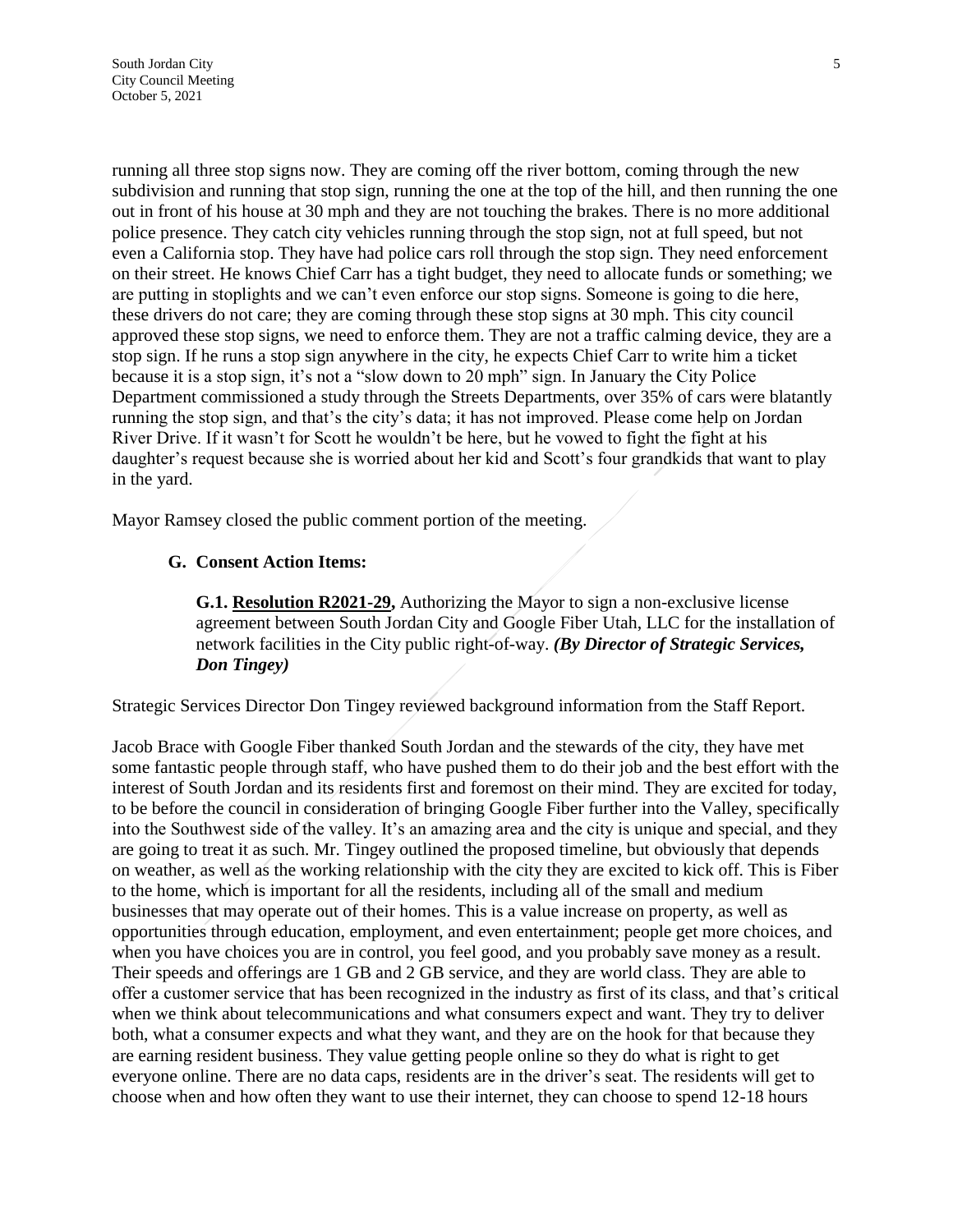gaming all day, or pursue education and professional certifications and improve their lives to become a public employee. The internet offered by Google Fiber will be a revelation and experience for the residents and they are excited to be here to provide it.

Council Member Shelton asked, with our city being long and narrow, if Google Fiber will be made available to every resident in the city.

Mr. Brace said this is a question they get often, they cannot promise it will go everywhere as there are hurdles, whether private property or otherwise, but they will design and engineer out the entire city; through that they will have the capacity to reach everybody as they can. They will work with the city to their best ability to provide Fiber to the homes of all the residents.

Council Member Shelton said the agreement allows them to put their hardware in our streets, however many of the east/west streets are state owned. He asked if Mr. Brace already has an agreement with the state.

Mr. Brace said they work hand in hand with the Department of Transportation at the state level, as well as UTA. They have those infrastructure related agreements and they are working through them in other cities; as you can imagine, South Jordan is not the only city with state roads running through it. They are able to leverage those existing relationships to make sure they are successful. They will try to minimize the impact on residents and anyone passing through South Jordan, working collaboratively and at one time rather than having construction fatigue on those state connectors.

Council Member Shelton asked for clarification on the payments from Google Fiber to the city.

Director Tingey said that other franchise fees are usually paid monthly or quarterly, Google's would be paid on a quarterly basis.

Council Member Shelton said he was confused because it doesn't mention an annual percent, it looks like it's a percent for one quarter.

Attorney Loose said they can double check that, the intent is that it's paid quarterly.

Mr. Brace said their fees will look at the gross revenue in the specific quarter and paying the remittance of the gross revenue of that quarter back to the city, every quarter.

Attorney Loose said they would look at the wording, but the intent is clear from this conversation. The fees and payment will be based largely on what they're already doing in other cities and they have that established practice.

Council Member Shelton is very excited about Google Fiber.

Council Member Harris asked when they will decide whether they are boring under versus cutting into the roads so the residents will know what to expect.

Mr. Brace doesn't want to seem like he's dodging the question, but they will actually go through the process of educating residents as they move their construction machines through their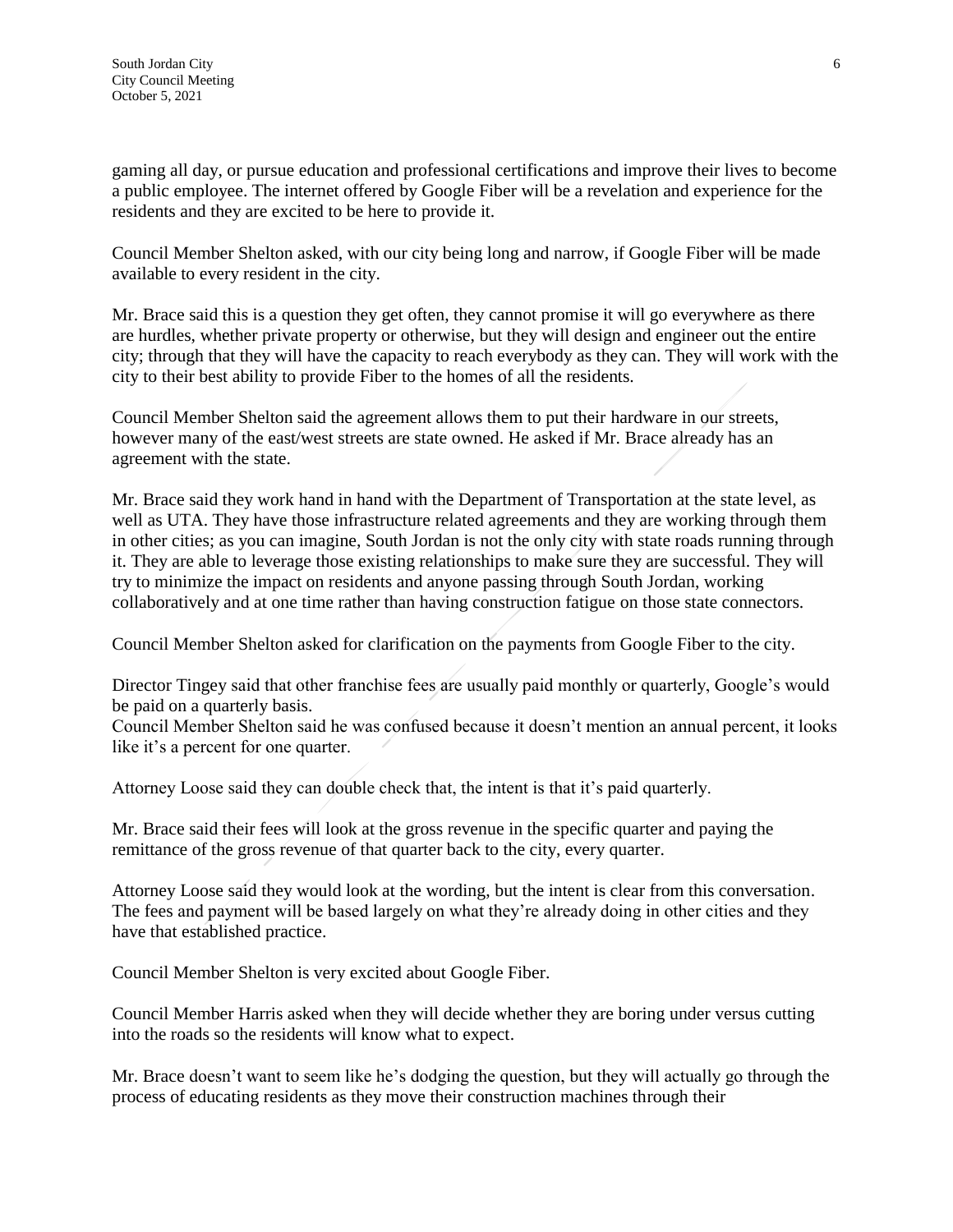neighborhoods. For the two specific scenarios mentioned, boring is a very limited tactic they will use in the roads here and it will only be in parts of neighborhoods that are critical infrastructure and crossing areas. Boring is not used in the regular residential areas. Their typical machine will come through and notify residents in advance 48-72 hours of them being present, followed by orange cones with placards of dates of when they'll be coming in and working the right of way in front of the home; this is inclusive of anything in the right of way that may appear to be in front yards. All of this will be communicated by placards on cones and door hangers, as well as by workers on the street answering questions directly from residents. The process itself of road cutting, laying in conduit, backfilling and returning for sealing can be about a 4-6 week process; that length can be shorter depending on the crews and weather. In front of his yard, from notice to where they are today which is almost finished, it has been three and a half weeks. You can drive over the work, there is no impediment to driving and parking except for when they are working and it's an open trench situation that's coned off for safety purposes; however, they can move those cones back, garbage cans can go out and people can park there as long as they're moved by 7:00 a.m. and they're back in working.

Council Member Harris said there have been other organizations that have reached out to the city, why was Google Fiber chosen over those.

Director Tingey said it's because it's a privately owned company who is taking full risk with coming here and putting their business plan together, whereas some of the others have required the city to take some risk and that has been a concern of the council in the past. Google Fiber provides fiber with no risk to the taxpayers in South Jordan.

Council Member Marlor asked how soon after the four week construction period the residents would be online with the service.

Mr. Brace said it's approximately a 60 day period. They don't have to have the entire city built out for that first customer to be served by the network. They have what's called a Local Cabinet Plan (LCP) that serves 500-800 homes, and as that part of the network is lit up and has been validated and verified, that area then becomes eligible for service and they move on to the next neighborhood. They will be incrementally moving through South Jordan, lighting customers up on the network over the course of 16-18 months, by which time they would expect to have the infrastructure laid out.

Council Member Zander has been receiving texts during this discussion and people are asking if Google Fiber will be going to Daybreak, they already have fiber through CenturyLink and they are wondering if they will offer an option in Daybreak.

Mr. Brace said he can't commit to that yet, as their design and engineering team has to do all the homework of getting everything laid out. That is a private area and they'd have to be in conversation with the HOA.

Council Member Zander asked if it is their intention to provide Google Fiber to the entire city.

Mr. Brace said they look forward to serving as many customers as are able to be served.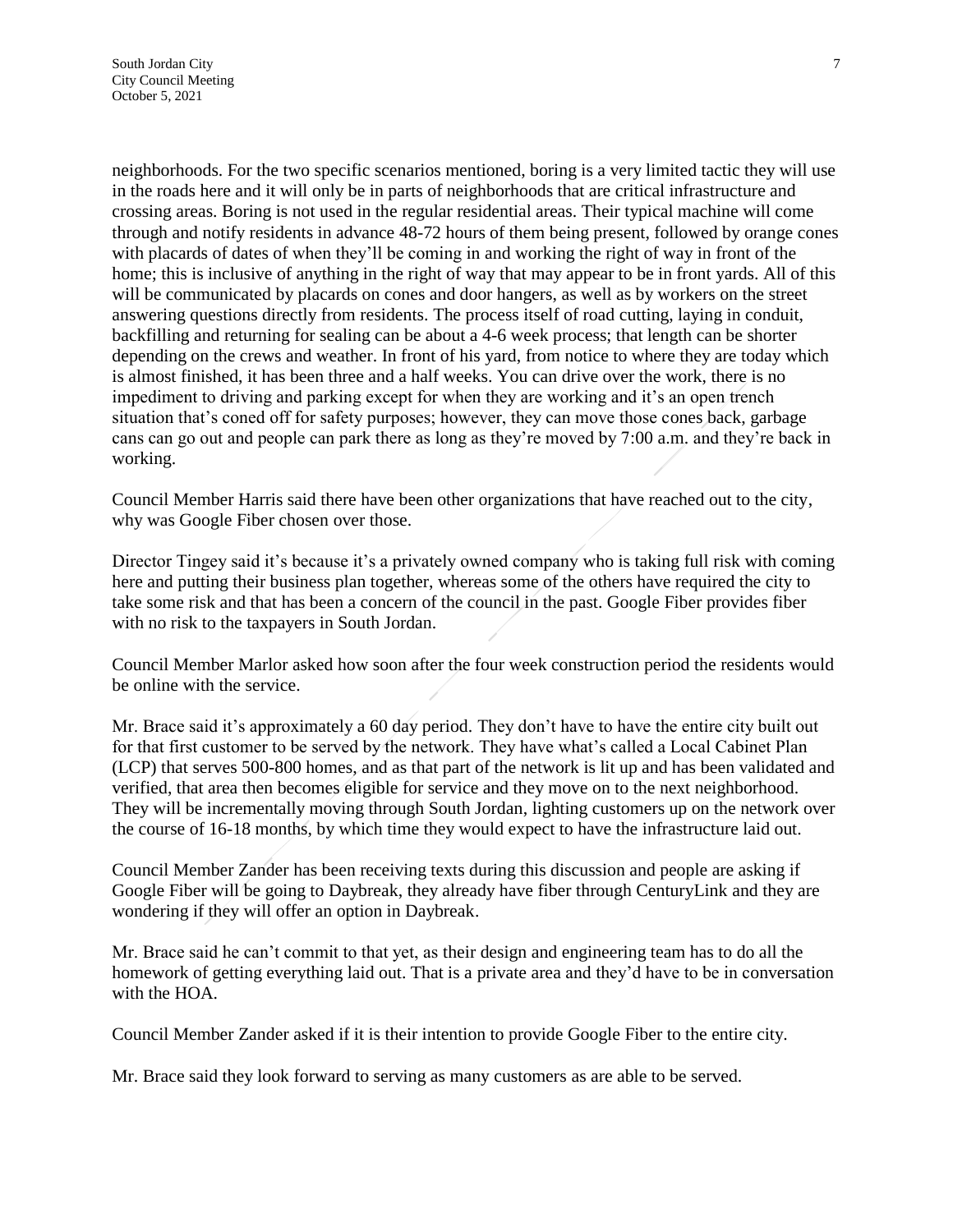Council Member Zander asked if they have an identified starting point, like starting on the east and moving west.

Mr. Brace said they currently do not have an exact location, a contiguous build will be an easier starting point for them and we have a neighboring city that has been announced as a Google Fiber city that is underway and working with them through Sandy, but they also have the ability to work on other dependencies to spread out where they come in.

Council Member Zander said they mentioned previously having "huts".

Mr. Brace said that huts are a facility that helps serve a much broader area, upwards of 60,000 houses, and those are strategically placed throughout the valley.

Council Member Zander asked if they actually need to then cut into every road? Can they have a hut that services an area, or do they actually have to cut into every road to get into every home.

Mr. Brace said they do have to cut into every road to get into every home. That being said, there are unique circumstances where an aerial treatment may be the right way to go, but those are very few and it's their preference to stay off of aerial plant application; they are staying with the majority, if not all their plants, underground.

Council Member Zander asked if they had started conversations with "privately owned property that takes up a majority of the west side of our city that has public right of way."

Mr. Brace said he doesn't have anything to share at the current time regarding that, but if the council would like to make those introductions he would be happy to start those conversations.

Council Member Zander offered, with Council Member McGuire, to make those introductions and help them start those discussions.

Council Member McGuire asked about expansions and build outs. With the timeline being 18-24 months there will be new subdivisions built during that time, five years down the road our city will look completely different; how do we get Google Fiber to those areas.

Mr. Brace said they will work with the city as those new developments come through. They will all have to go through some sort of public process, and with the city knowing right off the bat when a new subdivision is planned they can work with Google Fiber on coordinating utilities so they are there at the beginning and don't have to go in afterwards to rip up new streets.

Council Member Harris asked what impact this has on the durability of the roads, on future maintenance, and if he has any concerns.

City Engineer Brad Klavano said as a resident he has no concerns, however as a city engineer he does have some concerns. He will discuss some of this in a future item on the agenda tonight that discusses repairs and how these trenches will be filled in. He has met with other cities and they have looked at other cities to ultimately come up with the plan being presented, something that works for Google Fiber and for the city for making the streets as whole as possible. Any time you cut a street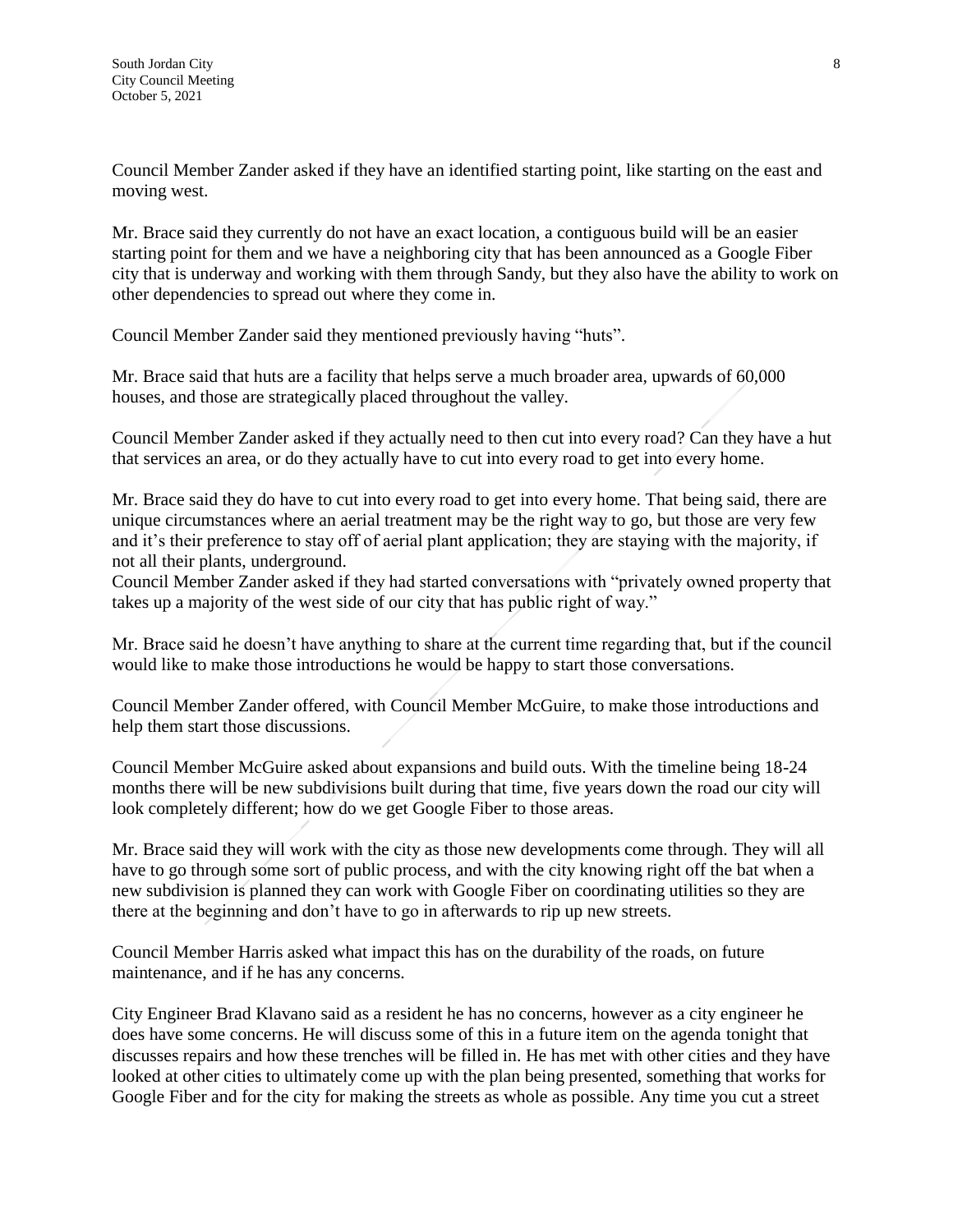you shorten its life a little bit. He has discussed with Google Fiber that we have a number of overlay projects next summer that they would like to work together on and hit them first so we aren't repaving the road and then having a trench cut in it a few weeks later.

#### **Council Member Harris motioned to table Item G.1., Resolution 2021-29, until after discussion of Item H.2. Motion was seconded by Council Member Zander. Vote was unanimous.**

### **G.2. Resolution R2021-31,** Adopting City-wide Policy 500-01 relating to Public Infrastructure District (PID). *(By Director of Strategic Services, Don Tingey and City Attorney, Ryan Loose)*

Strategic Services Director Don Tingey reviewed background information from the Staff Report.

Council Member Shelton asked for more clarification on PID boards.

Attorney Loose said he was able to get clarification on the subject. The city council cannot be a part of any PID board; however the city council would appoint the first board until it gets started and they set up the parameters. The city council creates the parameters for the board and what they're allowed to do, then they appoint the first board until there are enough people to hold an election. That appointed board must be the owners of the property or their agents. If the city council is a part of that board at any time, it would then count against the city's bonding capacity and credit rating. The council would work with staff to ensure everything gets set up in a way that is satisfactory. If the council doesn't like the parameters the applicant is pushing they can say no. This is a financing tool used to build some infrastructure, from water to parks, within a certain and limited area of the city. That would be made its own district and they would fund those infrastructure items through their property taxes for an established period of time. If the elected board hires the city to manage the area and taxation, the developer or builder would pay the city (or other third party) for those services.

Director Tingey said in the policy, there is an annual accountability report required from the PID to review.

Council Member Shelton asked if their bond rating was dependent on the city's bond rating, and what happens if there is a default; does a default come back on the city and reflect badly on us.

CFO Sunil Naidu said the debt is stuck with, and guaranteed by, the properties. The city does not and will not absorb the debt as it stays with the properties through the term of the bond. Part of the parameters that are set and approved by the council for a PID would be the term of the debt.

City Manager Whatcott said one of the reasons these types of things have a low default rate is because it's a property tax and it's very reliable. The property owners could lose their property if they don't pay the tax.

Mayor Ramsey said this was discussed at length during the earlier work meeting.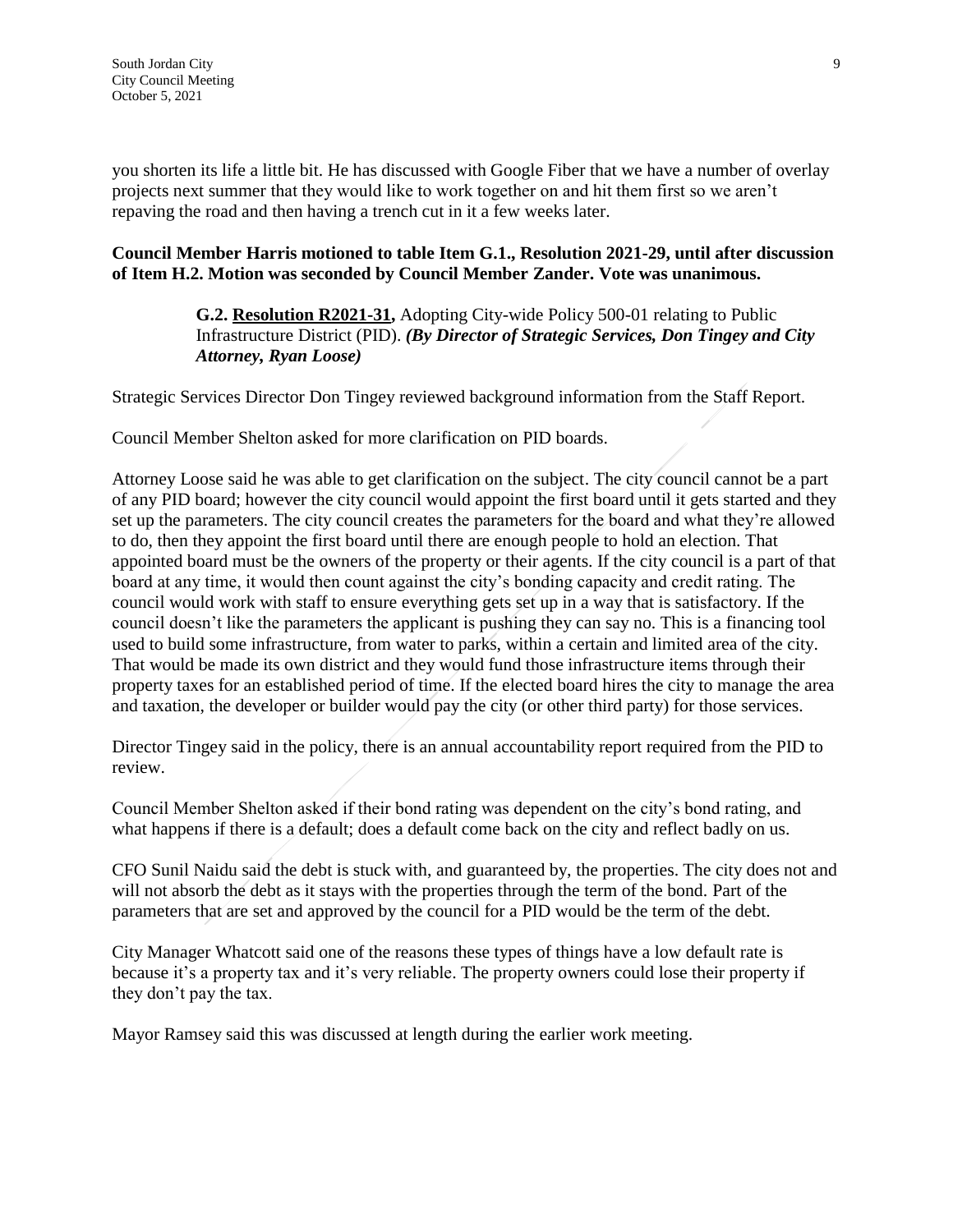**Council Member McGuire motioned to approve Resolution R2021-31, Adopting a citywide policy relating to Public Infrastructure Districts. Council Member Harris seconded the vote, vote was unanimous.**

## **H. Public Hearing Items:**

**H.1. Resolution R2021-30,** Authorizing an amendment to the South Jordan City fee schedule as adopted in the fiscal year 2021-2022 annual budget to add an encroachment permit fee for narrow trench excavation within the City right-of-way. **RCV** *(By City Engineer, Brad Klavano)*

City Engineer Brad Klavano reviewed background information from the Staff Report.

Council Member Harris asked if the costs for these fees will be absorbed by Google.

Director Klavano said yes, this will cover at least two full time inspectors to watch the installations and make sure it's being done to our standards.

Council Member Marlor asked where previous utility installations had been done if they weren't in the street.

Director Klavano said they were done behind the curb, either in the park strip, sidewalk or public utility easement behind the sidewalk; they have never allowed these in the street before.

Council Member Marlor asked if anyone doing work in the street, going forward, will be subject to the same fees.

Director Klavano said yes, this is specifically a fee for micro trenching and any future applications for similar work would be subject to the same fees.

Mayor Ramsey opened the public hearing. There were no comments, the public hearing was closed.

Council Member Harris asked about the economic impact this will have on future road maintenance and other related costs.

Director Klavano said that hasn't really been looked at, they have focused on creating a standard and fee plan that would cause the least amount of long term damage to the roads. We have newer roads and have had an aggressive pavement program over the past few years, so we have really good roads and they will continue to monitor that the best they can and make sure they are repaired the best ways possible. It's a balancing act, if we want Google Fiber this is what has to happen, and they are trying to do it the best way possible.

Council Member Harris said he is just trying to discern if there is any major concern.

Director Klavano said he is a little concerned, but he thinks our standard and what we're doing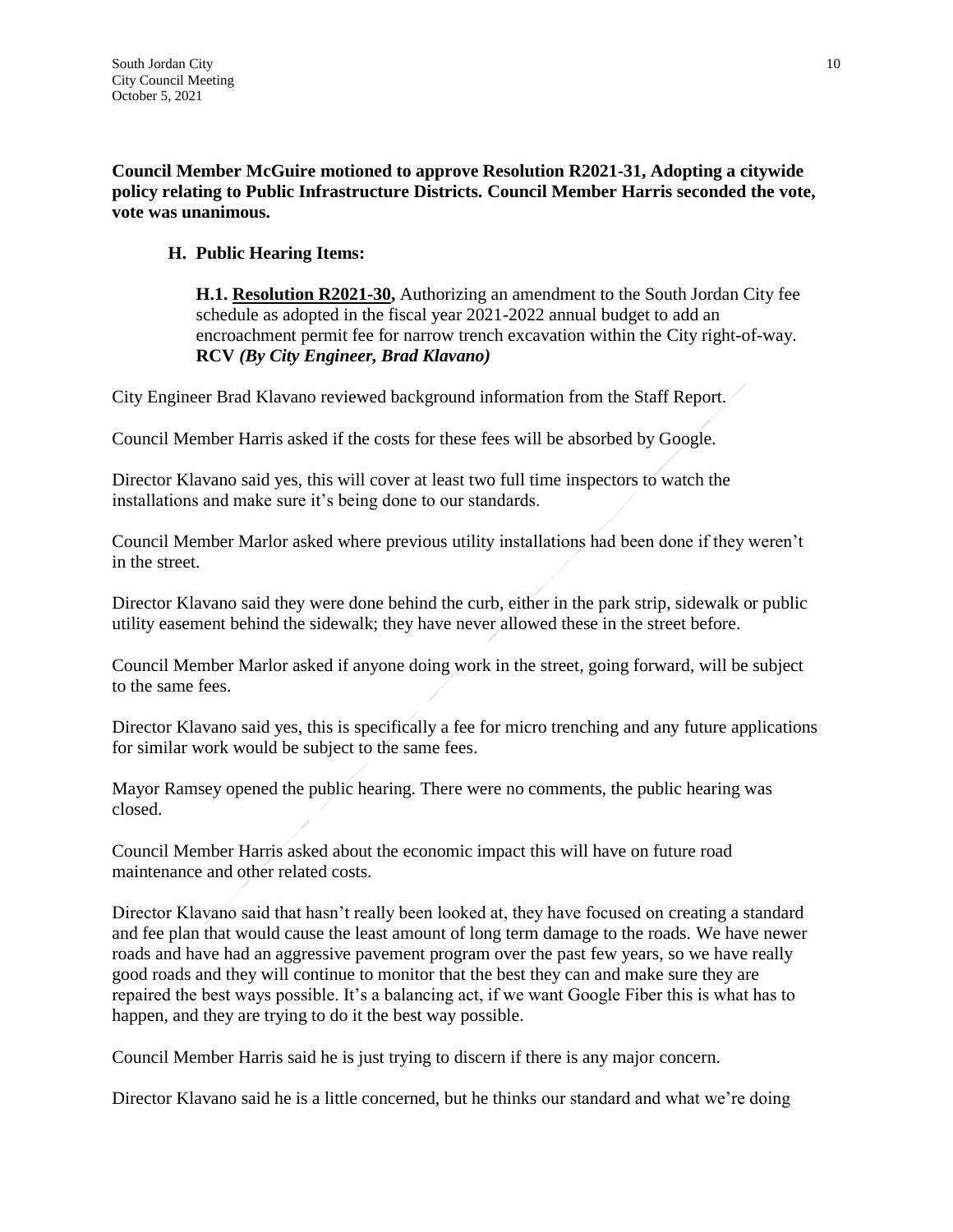with inspections will really help. He can't say they aren't concerned at all, but he thinks that the measures they are taking tonight will give us the best possible scenario to keep the roads in the best shape possible.

Council Member Marlor asked about when the line crosses the road, are they shooting below the surface of the road, or are they going to trench everywhere.

Director Klavano said in most places they will use the trench method. There will be some places they bore because of things like a concrete waterway or something else in the way. Most UDOT roads are concrete so he believes that they will be made to bore across those by UDOT.

Council Member Zander asked if there was any push back when this fee schedule was introduced to Google. Is our fee schedule more aggressive than other cities, meaning we are protecting our city better than others?

Director Klavano said his first proposal was higher and based on Sandy City's fee, and it was felt to be too high. He then went back and re-engineered his fee proposal with something he felt was fairer, when presented to Mr. Brace and his team everyone agreed.

Council Member Zander asked if Sandy's fees were higher than ours, and what their fee was.

Director Klavano answered yes, theirs was higher at around 60 cents a linear foot.

Council Member Zander asked how large the trenches will be.

Director Klavano said they are about an inch to two inches wide. About every other property line there will be a slightly larger hole where they pull the fiber out, dig a hole in somewhere like the park strip and loop it. They repair those holes after that step, then if any of those residents want fiber they just pull that up and connect to the fiber right there.

Council Member McGuire asked if they needed to trench both sides of the street.

Director Klavano said based on what he has seen, not every location will be down both sides; about one-quarter to one-half of streets will be down both sides.

Council Member Zander thanked Mr. Brace for coming. However, while she is planning to vote affirmatively, she is hesitant because he has not committed to a large part of our city. She has asked him to please give every effort, and allow the council to help him get this in the entire city, specifically in the Daybreak community.

Council Member McGuire also mentioned the Sunstone Community that is surrounded by Daybreak and that they need to make sure they aren't excluded if possible.

**Council Member Marlor motioned to approve Resolution R2021-30, Authorizing an amendment to the South Jordan City Fee Schedule. Council Member Shelton seconded the motion; Roll Call vote was 5-0, unanimous in favor.**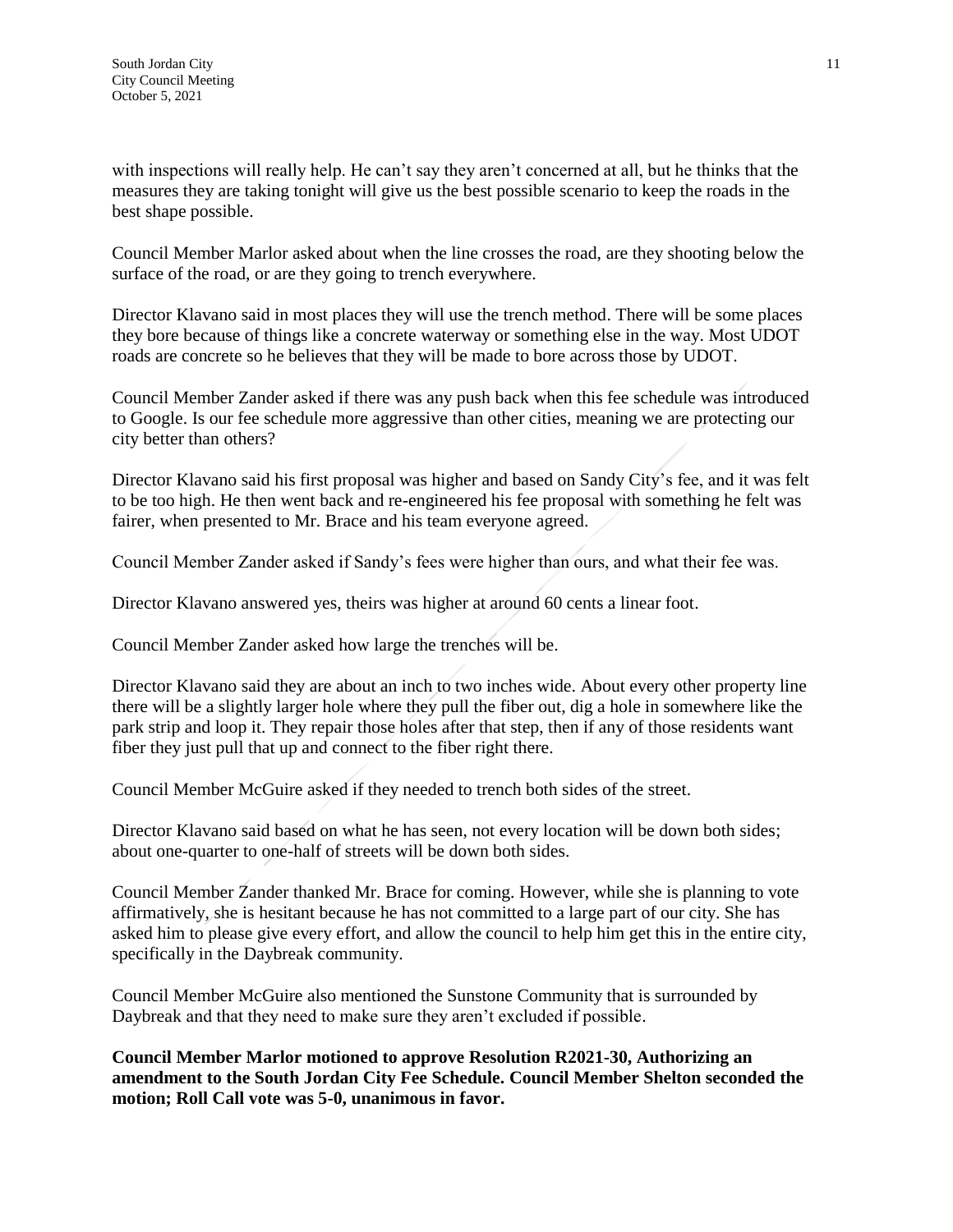### **H.2. Ordinance 2021-18,** Amending the City's Construction Standards and Specifications. **RCV** *(By City Engineer, Brad Klavano)*

City Engineer Brad Klavano reviewed background information from the Staff Report. He also said that Daybreak does have public streets and he believes this is more of an issue with HOA contracts with CenturyLink.

Mayor Ramsey opened the hearing to public comment. There were no comments, the public hearing was closed.

**Council Member Zander motioned to approve Ordinance 2021-18, Amending the city's constructions standards and specifications. Council Member McGuire seconded the motion; Roll Call Vote was 5-0, unanimous in favor.**

> **RESUMED G.1. Resolution R2021-29,** Authorizing the Mayor to sign a non-exclusive license agreement between South Jordan City and Google Fiber Utah, LLC for the installation of network facilities in the City public right-of-way. *(By Director of Strategic Services, Don Tingey)*

Council Member Harris expressed his concerns about Daybreak. It is a huge part of our city and the future growth, it bothers him that we have not fully engaged their leaders to incorporate this citywide. He worries that if, down the road, this doesn't go into certain areas or if Daybreak decides to go a different route that those leaders will say we should have brought them to the table and they should have been involved in this discussion. He will not be voting in favor of this today, not because he is opposed to fiber in the city, but he thinks these conversations need to take place and he doesn't want to be taking those calls saying this was rushed.

Council Member Zander asked if this could be tabled until more discussion is had between Google Fiber and the Daybreak ownership.

Mayor Ramsey mentioned that Daybreak has public streets and the HOA doesn't have to give permission for Google Fiber to go through Daybreak.

Manager Whatcott said the HOA make contracts for a number of things, it has no bearing on whether Google Fiber can be in Daybreak or not. They can be on any public street, and that's the purpose of this agreement, to give them a franchise agreement which the city does for all telecommunication companies to use while working in the right-of-way.

Mayor Ramsey said Daybreak can't stop Google Fiber from coming in, the city owns the streets. The residents can decide whether or not they want to purchase service from Google Fiber.

Attorney Loose said this is no different from the Comcast Franchise, this is a license so there are some technical differences, but they still have to make individual contracts with the individual land owners to get to the end user if there is a land owner in-between. There is evidence that Comcast is in Daybreak using our public right-of-way and getting to some land owners. They may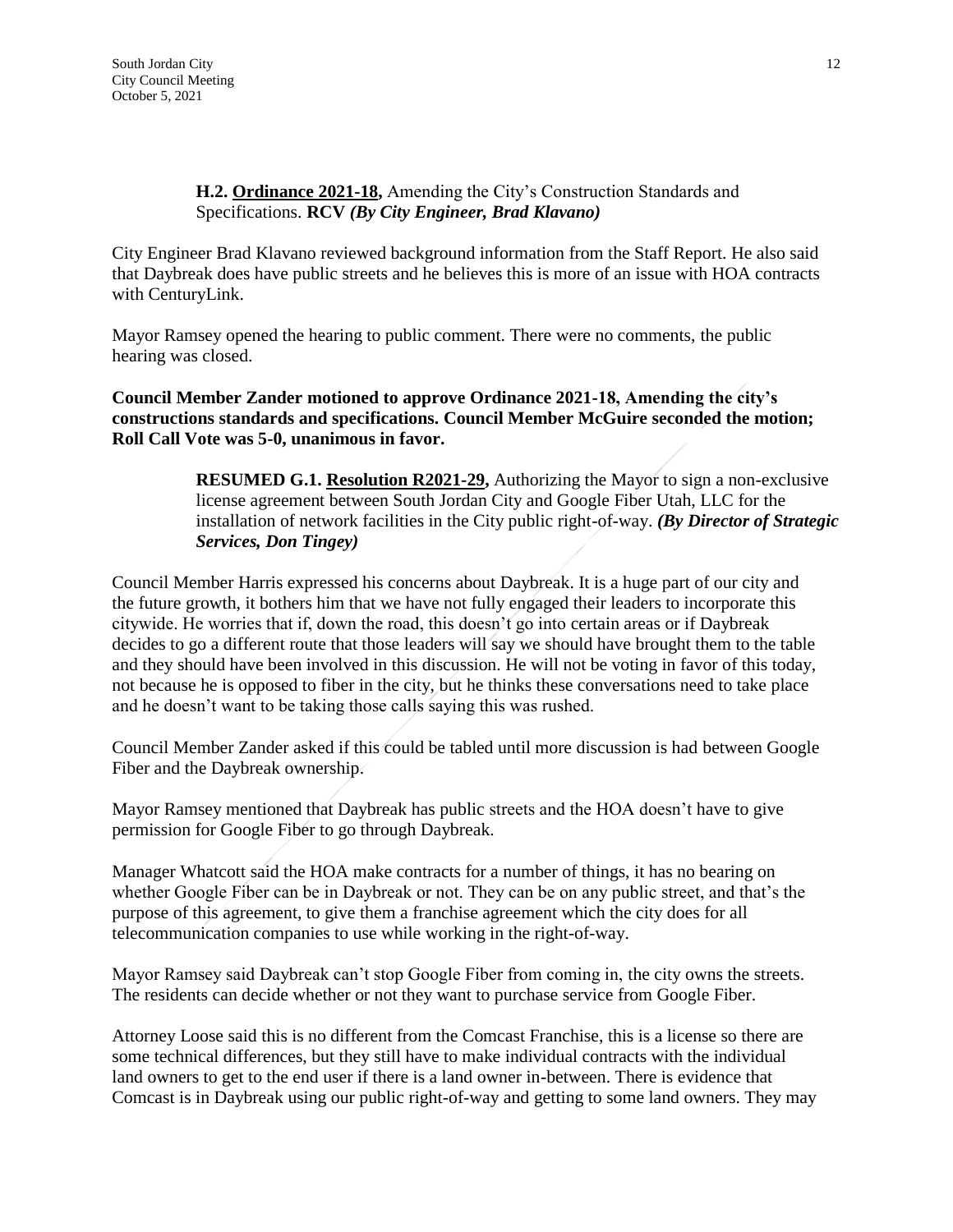have to pass HOA property to get to some, and if they say no they can't get to those. To get into private streets with private HOA they would need to get permission, as with any utility, unless there is a public utility easement or other right of access that we have through the city's ability on the platting. Regarding the question of "can people in Daybreak get it," some probably can, just like they can get Comcast, and some may not if they are behind an area that has to be accessed through the HOA.

Council Member Harris is concerned because the conversations haven't even been had with Daybreak, due to private and public agreements for property based on owners.

Mr. Brace discussed getting into the city, he said they will go in through Daybreak; they cannot guarantee who, how many, or where they can provide the service because of the private and public agreements for the community. That will be up to those private coalitions or groups that own the property and space. Their intent is to build out South Jordan. If there was no limiting factor to that statement they could provide a guarantee, but the reality is that there are provisions that limit their ability to provide that guarantee; whether they are geographic, geological, or private communities that can choose whether or not to let them in. Construction is disruptive, their intent is not to degrade the roads and create a liability for the city in the long run. They want to be a long term partner, as soon as their assets are in our public right-of-way they are committed to that neighborhood, to this city, for the duration. If a pothole opens up where they've cut in, they are on the hook for that because they probably caused it or because their assets underneath could be at liability which means customers' services are a liability. They are obligated at a service level agreement to minimize disruption to customers. They will work with the city as well as the customers. Google Fiber has been rated number one in ISP service, that's with the internet service they provide; they also strive at the construction and engagement, and through the process of providing internet service, to be number one in the partnership. They will treat every community equally in that fashion. They will seek to design and engineer out the entire city, working with Mr. Klavano and his staff they will see if there are hurdles or potential private associations that they need to work with up front. They will do that so their forward construction machine doesn't miss the opportunity to build in those right-of-ways appropriately. Tangentially, they will also be working right after they have a license agreement approved, with any known communities that are brought to their attention in terms of looking for access agreements and any other necessary agreements to bring service to those private areas prior to construction.

Mayor Ramsey mentioned potential hurdles not just being Daybreak, it could also be anywhere in the city if an HOA won't let them cut up the streets.

Manager Whatcott said this is a franchise agreement, all residents and owners have the option to choose the service. If a private land owner or HOA that owns a private street says no, there is nothing anyone can do. Today we are offering a right-of-way license, the same thing we do with all telecommunication companies. We have not negotiated with any other telecom provider on who they will or will not go to, we let the free market drive their business model. This is a standard agreement that the city uses with everyone. He is not sure why we would say no to Google Fiber when we have said yes to all other telecom companies.

Council Member Harris is not opposed to this, but we are talking about a different process where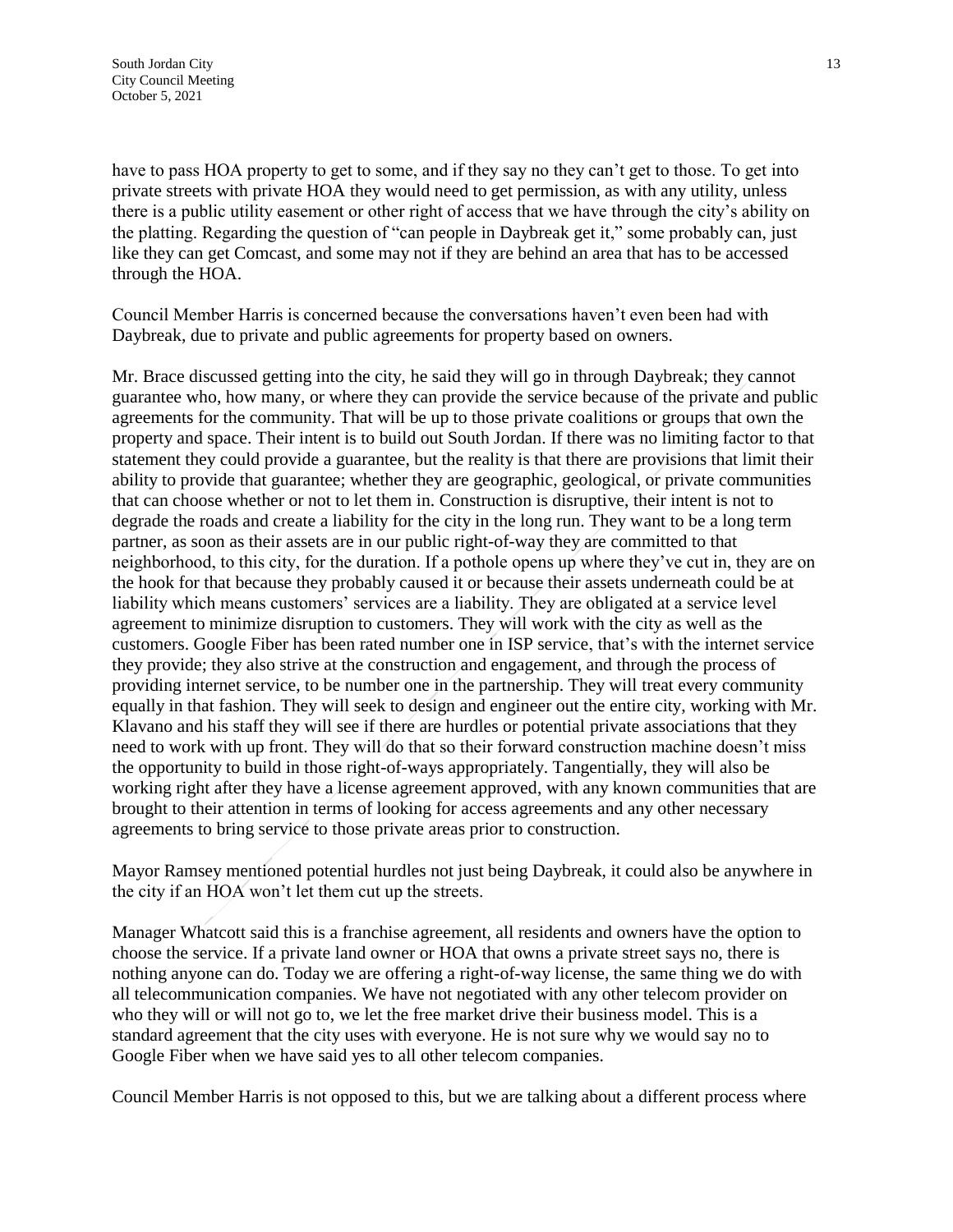we are cutting into our roads which is a factor. He also feels like we owe it to the Miller Group to allow them to be a part of this discussion, then to go to the HOA, that way they have the ability to ask their questions and address any concerns they might have; this would also give them a chance to show their support. He just thinks we should make major stakeholders in our city aware before we make such a major decision.

Council Member Zander said she isn't opposed to this either, she applauds that it's coming. However, as a resident and a representative of part of Daybreak, she would hate for them to come back to us and say "why didn't you ask the provider to talk to the stakeholder first." She doesn't know why it would hurt us to table this and ask Mr. Brace to approach Larry H. Miller, approach the HOA, and then come back and say "here's how the dialogue went" and then they know we asked them to be at the table with us. Also, we have a different relationship with the Larry H. Miller Group than we had with the previous owners of Daybreak, and she'd like to continue that strong relationship with the Miller Group.

Mayor Ramsey asked if they are allowed to have those conversations without us officially saying we are bringing this in, without this agreement.

Manager Whatcott asked what the Miller Group would give permission for.

Council Member Zander said they could open the doors wide and say they want this, or they could say "good luck."

Manager Whatcott said they are working in our right-of-way, the Millers have nothing to do with our right-of-way.

Council Member Zander said they could influence the HOA and say they'd like to see this happen.

Council Member McGuire said the HOA technically isn't involved because it's a public right-ofway.

Director Tingey said they have their exclusive agreement with CenturyLink right now, and the HOA hasn't shared any of those details with us. They got their new executive director, so we have someone that is going to be permanently there; they are aware we are having this conversation but they have an exclusive contract with CenturyLink that they haven't been willing to share with city staff regarding what that means. Just like with Comcast, they understand that there are other providers and they are aware that we are having these discussions with Google Fiber. Until we have this contract in place, because we are discussing getting in the right-of-way, their feeling has been that it's our public right-of-way and we can get in and do it just like CenturyLink and Comcast and others do. They haven't been in the discussion as far as providing the service because we are just talking about access into the right-of-way. Whether or not they negotiate with Google Fiber in the future when CenturyLink's contract comes up, that is their place and not our discussion.

Council Member Zander asked if the HOA can stop this installation.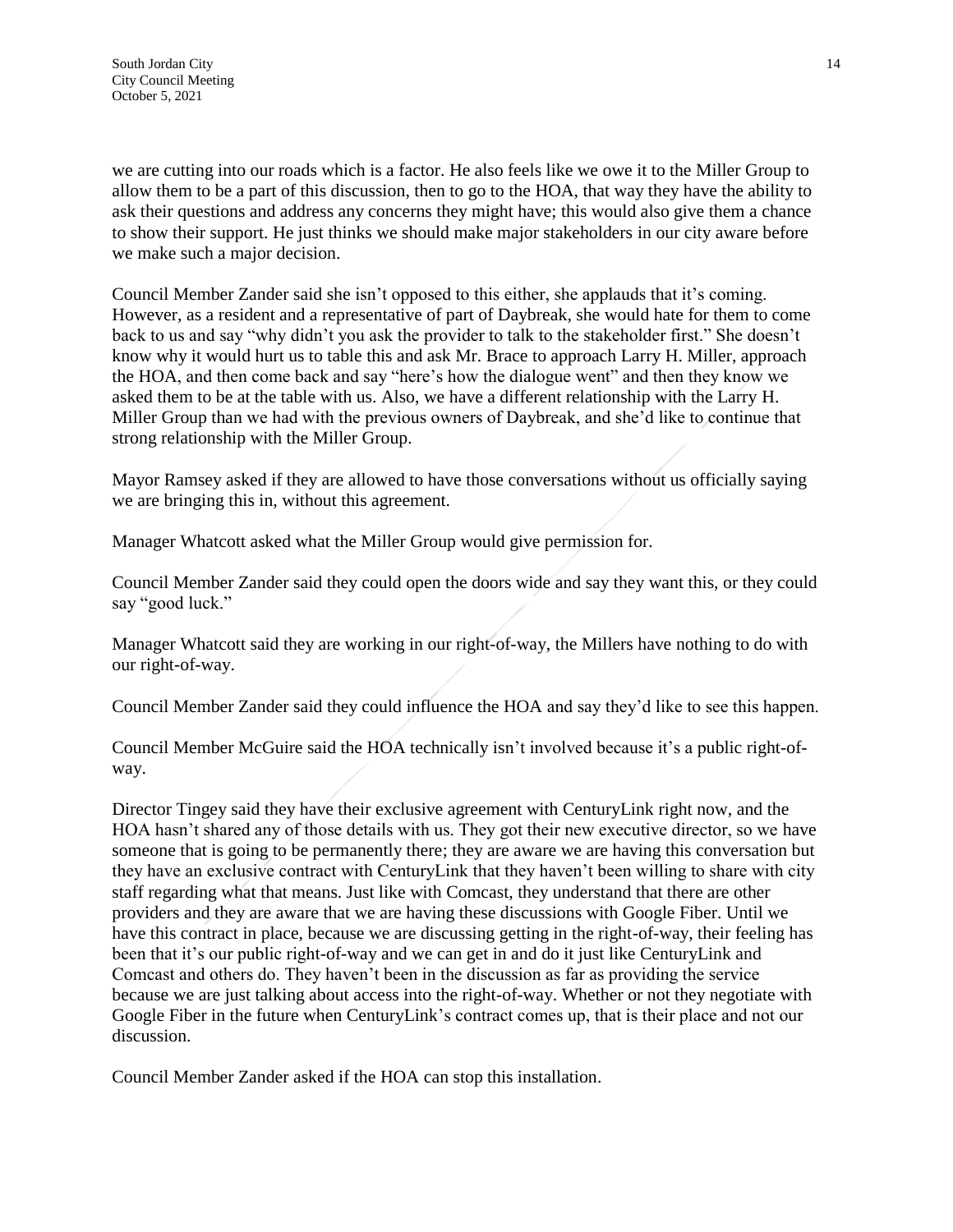Director Tingey said no, they are public roads. That was one of the first questions when they met with Google Fiber and Mr. Brace in the very beginning. One of his very first questions was "explain to me what Daybreak is, are they public or private roads." When the city responded that they are public roads that opened up the discussion and made it a lot easier. The intent has always been to design for the entire city, and that's what the staff has done. When Director Klavano did his calculations, those were assuming that every road has access to Google Fiber in it. Discussions haven't been about Google Fiber's business, they have all been about being in the right-of-way.

Council Member Harris asked if HOAs have the authority to say they can't access properties to give access to the end user, the homeowner.

Mr. Brace said for any private property they would need an access agreement, whether it's through the HOA or even just an individual resident, through a contractual sign-up. They always need a contract to move from the right-of-way to the structure or the home. He said it sounds like there is work to be done on the business side, this license agreement is the first step in the long relationship with bringing Google Fiber to all of South Jordan. However, first and foremost they need to have access to the city's right-of-way to build out a network.

Council Member Harris restated that we are not 100% sure if the residents that live in Daybreak can say "yes," whether or not they need the HOA's permission.

Manager Whatcott said if you have a private property owner, for example like Council Member McGuire, and there is Google Fiber in the street, he can give permission to Google to run the fiber to his house. The only problem you would run into is if there is an HOA owned property, like the lake or a clubhouse, and they wanted to put internet there; the HOA would have to give permission for their own property.

Council Member Harris understands this for the single family homes, but what about the townhomes and apartments. Each individual resident in a townhome or apartment doesn't have individual lot lines around them to give permission to.

Council Member McGuire said his only concern is in the areas where the homes go around a green court, because their curb doesn't touch the front of their house.

Council Member Zander said there are paseos and green courts where homes surround a common piece of land, and they don't have personal access to the road.

Council Member McGuire said they might still have access through public lanes like driveways and alleys.

Mr. Brace said they have done that before and compared it to Salt Lake City with a ton of "back roads" or dividing roads in-between house lots. He said this is all part of the overall process, design and engineering would come after right-of-way licenses are granted. They are more than willing to work with the city, as well as any private entity on what it would take to access every resident of South Jordan.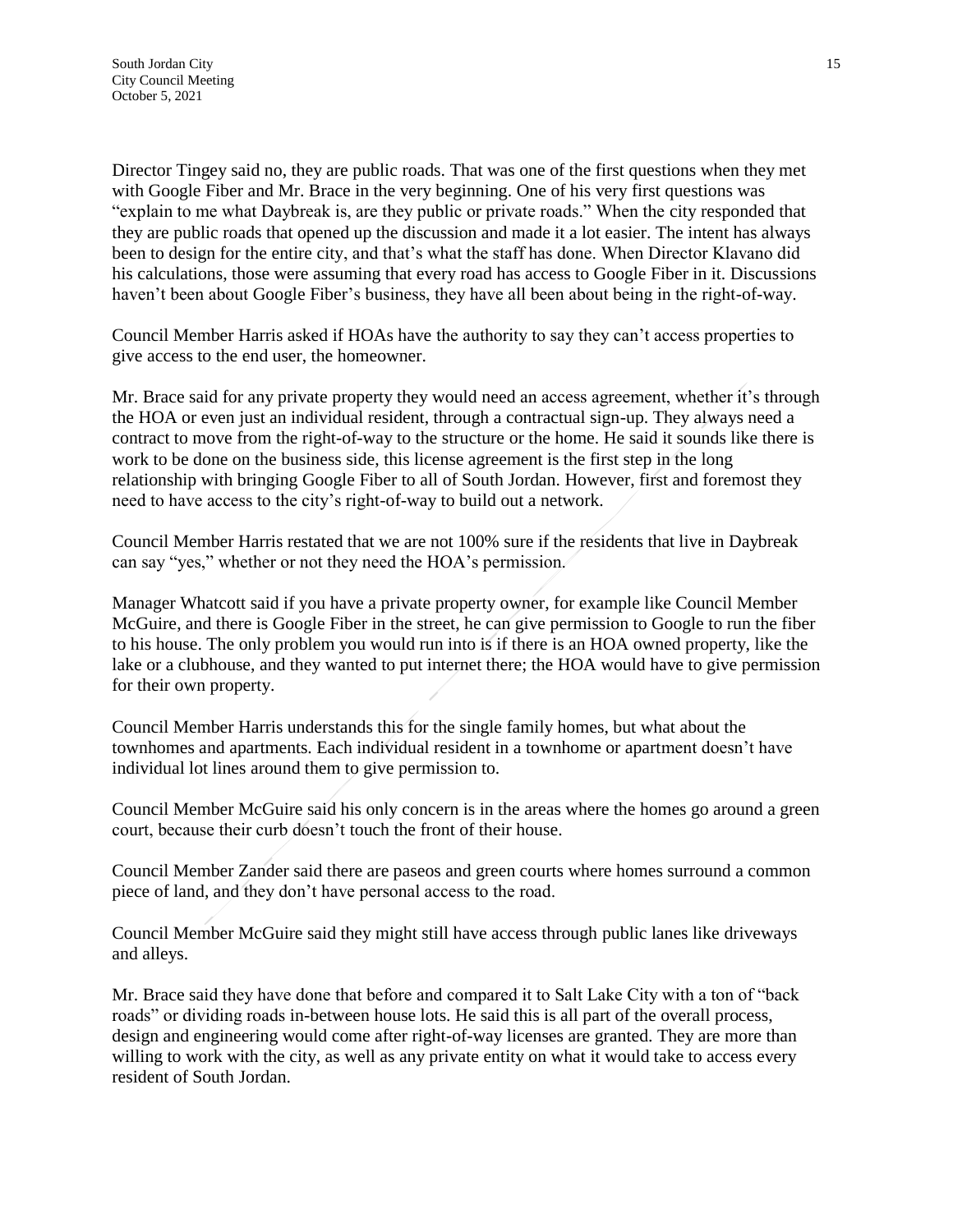Council Member Harris said he understands it's the public right-of-way, and we don't need permission, but he feels that's the old way of us working with Daybreak and who has the rights to do what. He thinks when we work together and communicate, there is a lot more progress; he feels like that is lacking on this item right now.

Mayor Ramsey reminded everyone that Mr. Tingey shared that Daybreak is aware of this conversation with Google Fiber, and just like Comcast they are aware they would be cutting in the roads; they understand those roads are public. As far servicing the community, that discussion comes next.

Council Member McGuire asked to clarify if it was Daybreak HOA or the Miller Group that was aware of this discussion going on right now.

Director Tingey said the Miller Group is aware, he is not sure if the HOA is aware. He has not had a discussion with the HOA directly. The Miller Group, as the developer, is aware of this and is not opposed to it. He doesn't know that they are jumping up and down, they are not against it and are in favor of having more access, but they have their exclusive contract with CenturyLink and they haven't been willing to share what that means for the future.

Council Member Zander appreciates this discussion and feels it has been very valuable. She does feel more comfortable and she understands what staff is saying, that this is the first step in getting to the end goal. That has helped her form her opinion and she is ready to support this because she is trusting that we will go the lengths of getting this access as far as we can.

Council Member Marlor said he has had many, many people ask when we are getting fiber in the city. He had an issue with getting internet at his place of business here in South Jordan, despite a two month warning to the provider and scheduling for it. He was without access to the internet for three weeks, even though he had gone through all the motions. He thinks a big reason we have so many problems is because there is no reliable competition, and until you have competition you will not have the service you really need. He is fully in support of this moving forward.

Council Member Harris said that if the council members that represent Daybreak want to move forward on this, he will support them in this decision. He does feel there were some misses in the communication on this. He would appreciate in the future, when something this significant comes up, if city staff would reach out and have very direct communications with those in Daybreak. They are doing that with us and he expects that we do that with them as well on these issues, get a pulse for where they stand on these issues. He hopes that they are supportive of this, that they don't look at this and say "why didn't you bring us to the table."

**Council Member Shelton motioned to approve Resolution R2021-29, Authorizing the mayor to sign a nonexclusive license agreement between the city and Google Fiber Utah, LLC. Council Member Marlor seconded the motion; Roll Call vote was 5-0, unanimous in favor.**

> **H.3. Ordinance 2021-19,** Amending Section 17.54.170.A.3 (Redwood Road Mixed Use Zones – Architectural Standards) of the South Jordan City Municipal Code, to amend the Architectural Standards for Commercial Buildings that are under 5,000 sq.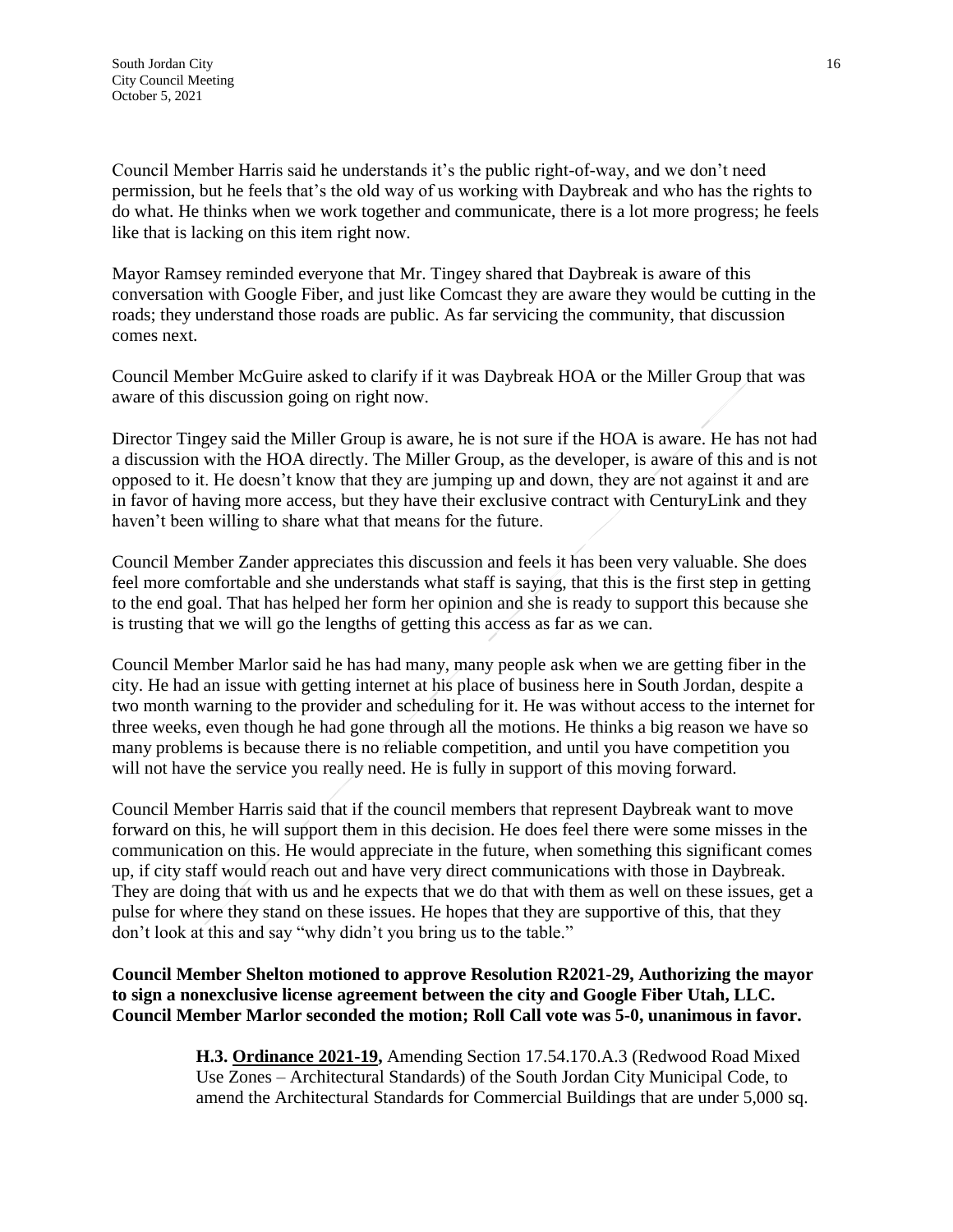## ft. in size. **Applicant, Kirby Kirkman. RCV** *(By Director of Planning, Steven Schaefermeyer)*

Director of Planning Steven Schaefermeyer reviewed background information from the Staff Report.

**Kirby Kirkman (Applicant)** said he is the architect on this project. It is a small audio-visual studio and they really couldn't afford to make a 5,000 foot building. Rather than making it stick out like a sore thumb, they wanted to make it match the materials of the rest of buildings in the development; they think they have done a pretty good job in doing that.

Mayor Ramsey opened the public hearing for comment. There were no comments, the public hearing was closed.

Council Member Shelton mentioned that Council Member Marlor and the Architectural Review Committee reviewed this, he asked if they felt this smaller building would fit in well with the rest of the development.

Council Member Harris appreciates that Director Schaefermeyer and his staff are looking out for the city and making things flow well. These are the types of things we love to see before the city council, it is certainly something that warrants an exception to make the city look better and help with the needs of the applicant as well.

**Council Member Zander motioned to approve Ordinance 2021-19, Amending a portion of the City Municipal Code related to Redwood Road Mixed Use Zones. Council Member McGuire seconded the motion; Roll Call vote was 5-0, unanimous in favor.**

#### **Council Member Zander left the meeting.**

**H.4. Ordinance 2021-20,** Amending Sections 17.08.010, 17.18.030.030, 17.30.020, and 17.40.020 of the South Jordan Municipal Code regulating Residential Uses and Development Design Standards. **RCV** *(By Planning Director, Steven Schaefermeyer)*

Director of Planning Steven Schaefermeyer reviewed the background information from the Staff Report.

Attorney Loose explained where the kitchen discussion came from.

Council Member Marlor asked if a house burned down, in a nice subdivision in our city, could a homeowner now build a tilt-up, concrete building with a flat roof, one bedroom and four kitchens.

Attorney Loose said absent of other CC&Rs or other private agreements, this would be allowed. There were news interviews with the person sponsoring the bill at the time and he was pretty clear that this was his intent, and a majority of the legislature agreed to it. In the end, the League took a neutral stance, otherwise they were going to push harder. We can still have a say in things like front yard fencing.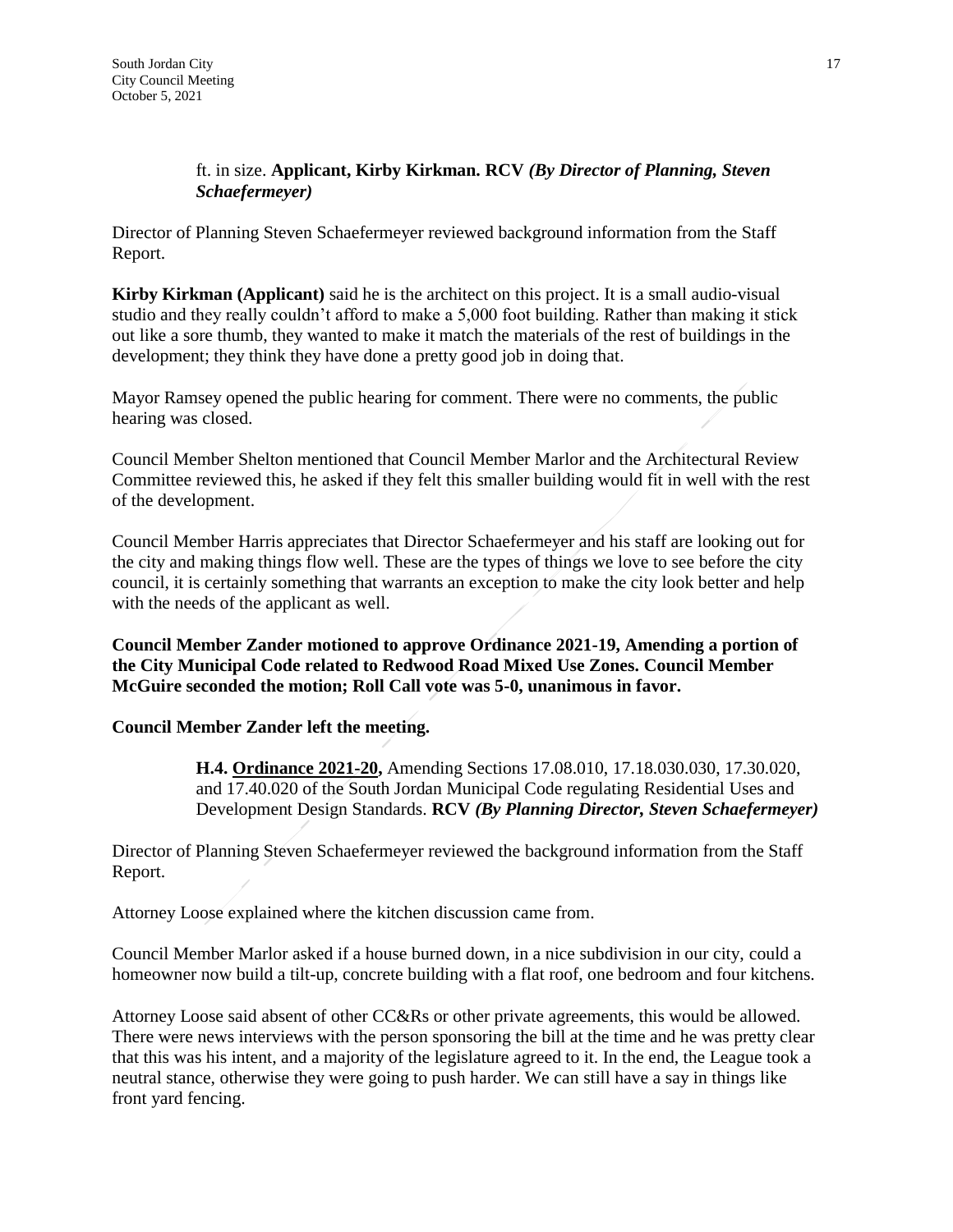Director Schaefermeyer said this is something we have been dealing with for years, this balance between private property rights and the rights of a whole community; something cities are generally good at if given the opportunity.

Mayor Ramsey opened the public hearing for comment. There were no comments, the public hearing was closed.

Council Member Harris wanted to make it clear that the council is not voting that they are excited about, or in favor of, any of these changes. The legislature made these changes and as a result we are just making sure we are in compliance with the new law. He thinks it's safe to say they aren't happy with the changes that have been made.

Council Member Marlor said he is opposed to the overreach, to this kind of legislation that doesn't allow cities to have some kind of destiny in their subdivisions and the look of a normal subdivision, particularly one that has already been established. To have houses that are generally 2,000 square feet and above with a 1,000 square foot concrete, tilt-up, flat roof home does not make any sense at all. It is absurd, however he will vote in favor of it because it's his obligation to make sure we're in compliance with the law.

**Council Member McGuire motioned to approve Ordinance 2021-20, Amending the above sections of the City Municipal Code regulating residential uses and development design standards. Council Member Marlor seconded the motion; Roll Call Vote was 4-0, unanimous in favor; Council Member Zander was absent from the vote.**

# **I. Staff Reports and Calendaring Items:**

Manager Whatcott reminded the council of their strategic planning meeting next Tuesday, October 12, it will be downstairs in the break room and casual dress. He also wanted to remind everyone that the annex at Station 64 is open for city business with staff available daily to take water bills, deal with dog licensing, etc.

**Council Member McGuire motioned to adjourn the meeting. Council Member Shelton seconded the motion, the vote was unanimous in favor; Council Member Harris was absent from the vote.**

#### **ADJOURNMENT**

The October 5, 2021 City Council meeting adjourned at 8:49 p.m.

**This is a true and correct copy of the October 5, 2021 City Council Meeting Minutes, which were approved on October 19, 2021.**

, Anna Crookston

**South Jordan City Recorder**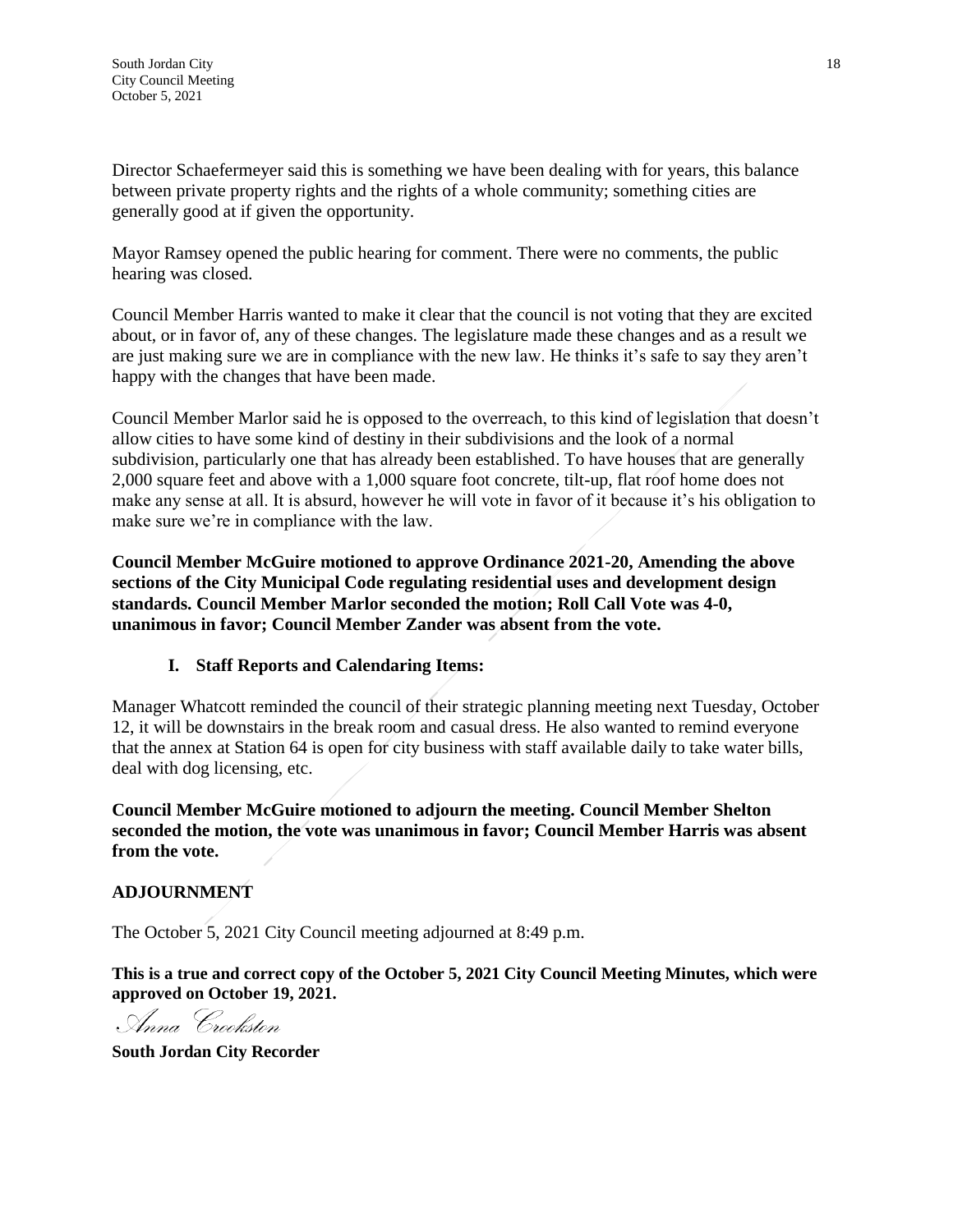# H.B. 1003 TEXT AMENDMENT

Ordinance 2021-20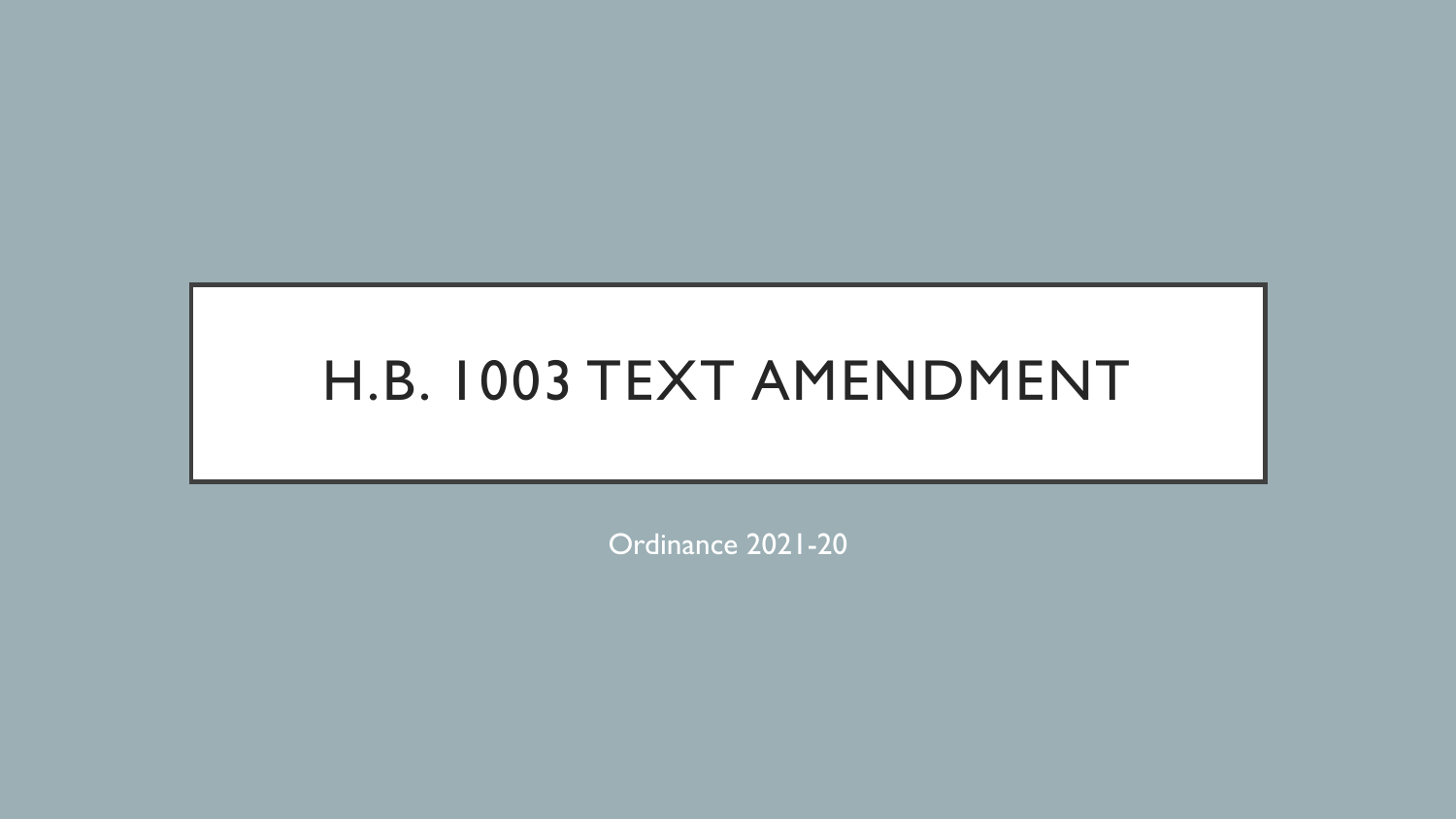# HOUSE BILL 1003 "GOVERNMENT BUILDING REGULATION AMENDMENTS"

- Passed by the legislature May 28, 2021
- Prohibits a municipality from regulating certain building design elements of one and two family dwellings
- South Jordan Municipal Code must comply with Utah State Code